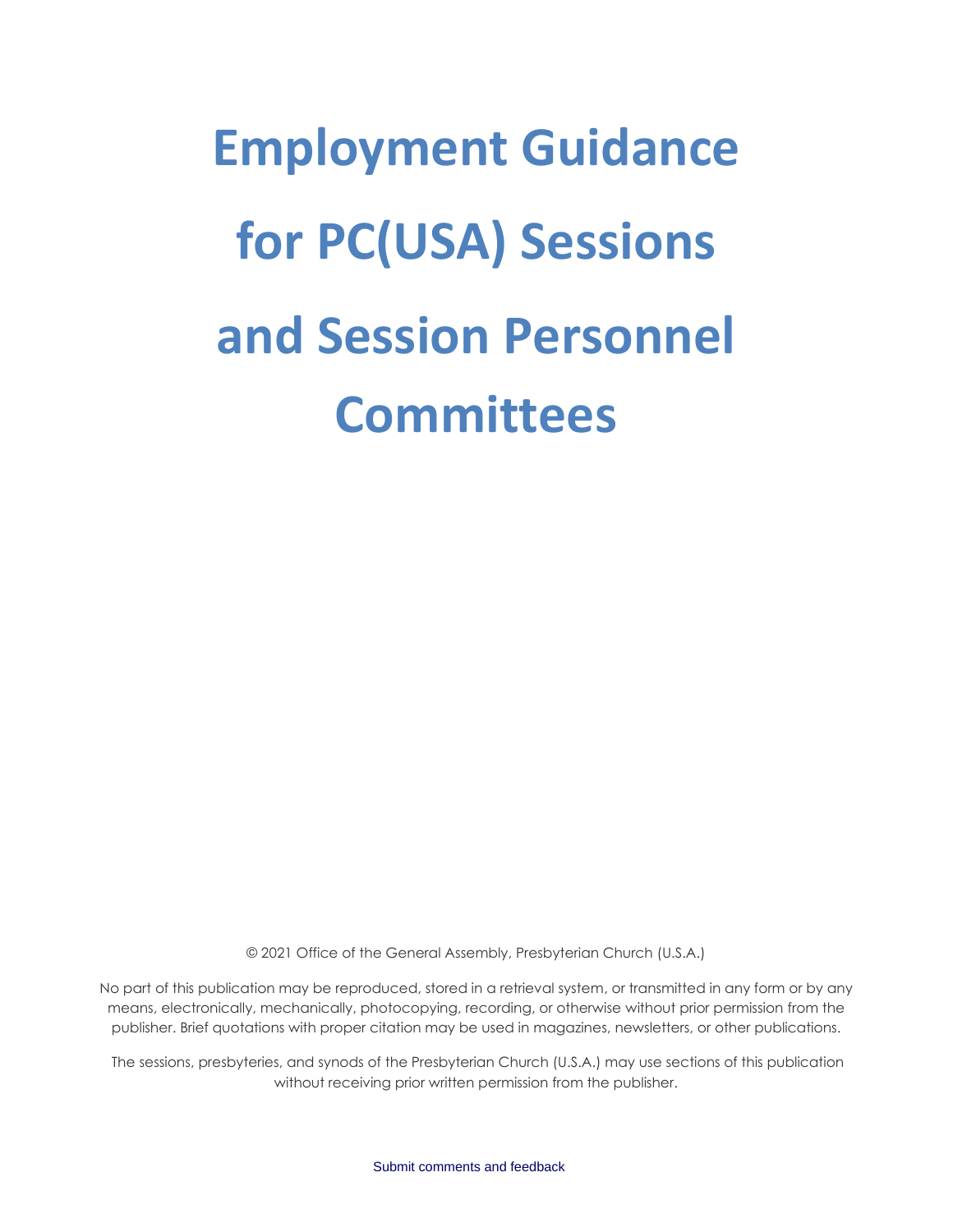# **Employment Guidance for PC(USA) Sessions and Session Personnel Committees**

The Office of the General Assembly is thankful to Sarai Rice for her initial work as this resource was in development.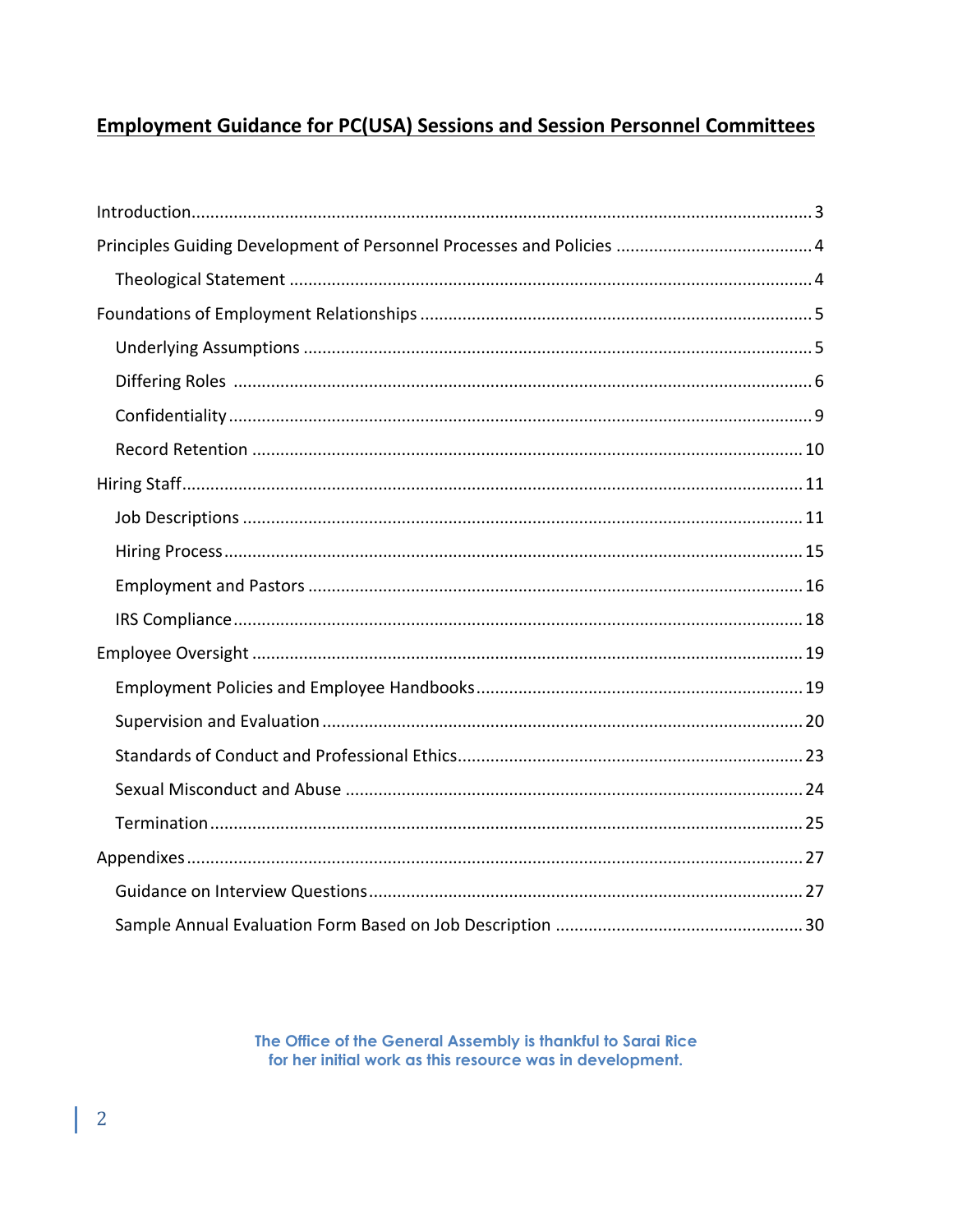# <span id="page-2-0"></span>**Introduction**

Almost all congregations have some kind of "employment" relationship with someone. Larger congregations may have multiple full- and part-time ordained and non-ordained staff while smaller congregations may only have part-time paid custodial staff and a series of pulpit supplies, but there are always aspects of employment that need to be managed in order to ensure that the congregation is in compliance with both Presbyterian polity and applicable law.

In considering Presbyterian polity and how it intersects with the relationship between congregations and staff, this document recognizes that installed pastors are in a different relationship because of the three-way covenantal relationship among pastor, congregation, and presbytery and because pastors remain members of presbytery, through whom they are ultimately accountable to the Presbyterian Church (U.S.A.). This document notes wherever this difference necessitates shifts in employment practice with pastors (e.g., the Hiring Process; see p. 15).

This document is intended for congregations of all types and sizes. In some congregations the session may choose to manage employment-related work itself, while in other cases it may delegate some or most of this work to a personnel committee and/or a head of staff. Regardless of structure, congregations need to be clear about who is responsible for which tasks in order to avoid duplication, triangulation, and conflict.

Throughout the document, call-out boxes appear to highlight areas where attention to equity practices will expand access and inclusiveness. Foundational to being Presbyterian is a commitment to unity in diversity, a deep commitment to openness, and a theological understanding of justice that makes meaning of our choices in all things, including employment.

While all effort has been made to address congregational employment issues, updates to this document will likely be necessary in the future.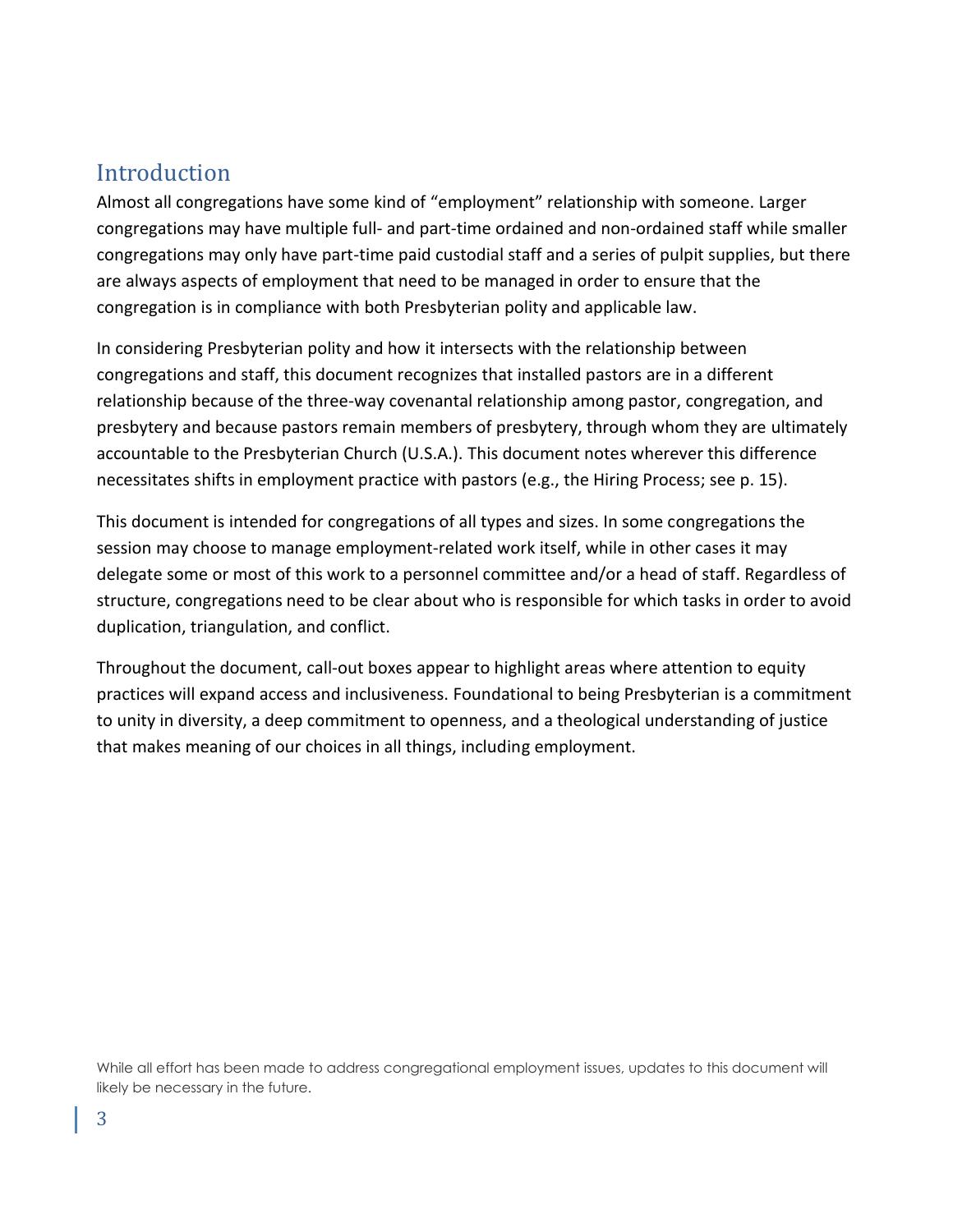# <span id="page-3-0"></span>Principles Guiding Development of Personnel Processes and Policies

# <span id="page-3-1"></span>Theological Statement

This document is intended for use in the church, not in a business, so it is important that it is grounded in the beliefs of the Christian community and the PC(USA). Our model in employment relationships and policies arises from Jesus's practices of inclusion, appreciation of each and every person's unique talents and varied gifts, and call to accountability before God and one another to God's mission of justice for the world. Fortunately, the PC(USA) is guided by the *Book of Order*, the foundational governing document that informs who we are and should be as Presbyterians and is an essential resource for sessions and personnel committees.

The PC(USA) and its predecessor denominations in the last generation have at various times issued position statements on employer/employee relationships, with particular emphasis on the issues of diversity, equity, inclusion, and cultural proficiency. See "Privilege, Power and Policy: The Church as Employer," from the 220th General Assembly (2012) [https:/[/www.pc](http://www.pc-biz.org/%23/search/3951)[biz.org/#/search/3951\]](http://www.pc-biz.org/%23/search/3951)) as well as "compensation" understood more broadly than simply "salary." See, for example, "Neither Poverty Nor Riches: Compensation, Equity, and the Unity of the Church," from the 219th General Assembly (2010) [https:/[/www.pc-biz.org/#/search/3243\]](http://www.pc-biz.org/%23/search/3243), as well as earlier statements referenced in it.

These statements note there is a wide range of opinions on these matters across the church but the body often returns to this confessional statement as an agreed upon foundation:

It is agreed among us that the fundamental purpose of human life is "to glorify God and enjoy [God] forever." [Westminster Shorter Catechism, 7.001] … A theology of compensation [and, we might add, employer/employee relationships more generally] is necessarily rooted in this theological consensus. And no reflection in the Church's system of economics can be considered other than on this basis. … [The church's employment practice] is rooted in our common call to glorify God, i.e., to make God more visible and more central in the processes of human community. ("A Theology of Compensation—A Study Paper," 195th General Assembly (1983), ll. 89–90, 99–100, and 105–106)

Or, to phrase it differently, the way the church relates to its employees is fundamentally a question of justice and a facet of the "great ends of the Church" through its "promotion of social righteousness; and the exhibition of the Kingdom of Heaven to the world" (F-1.0304).

As mid councils and sessions develop their compensation and personnel policies more generally, they should hold the value that our theological commitments are primary even as they seek to comply with the requirements of civil law.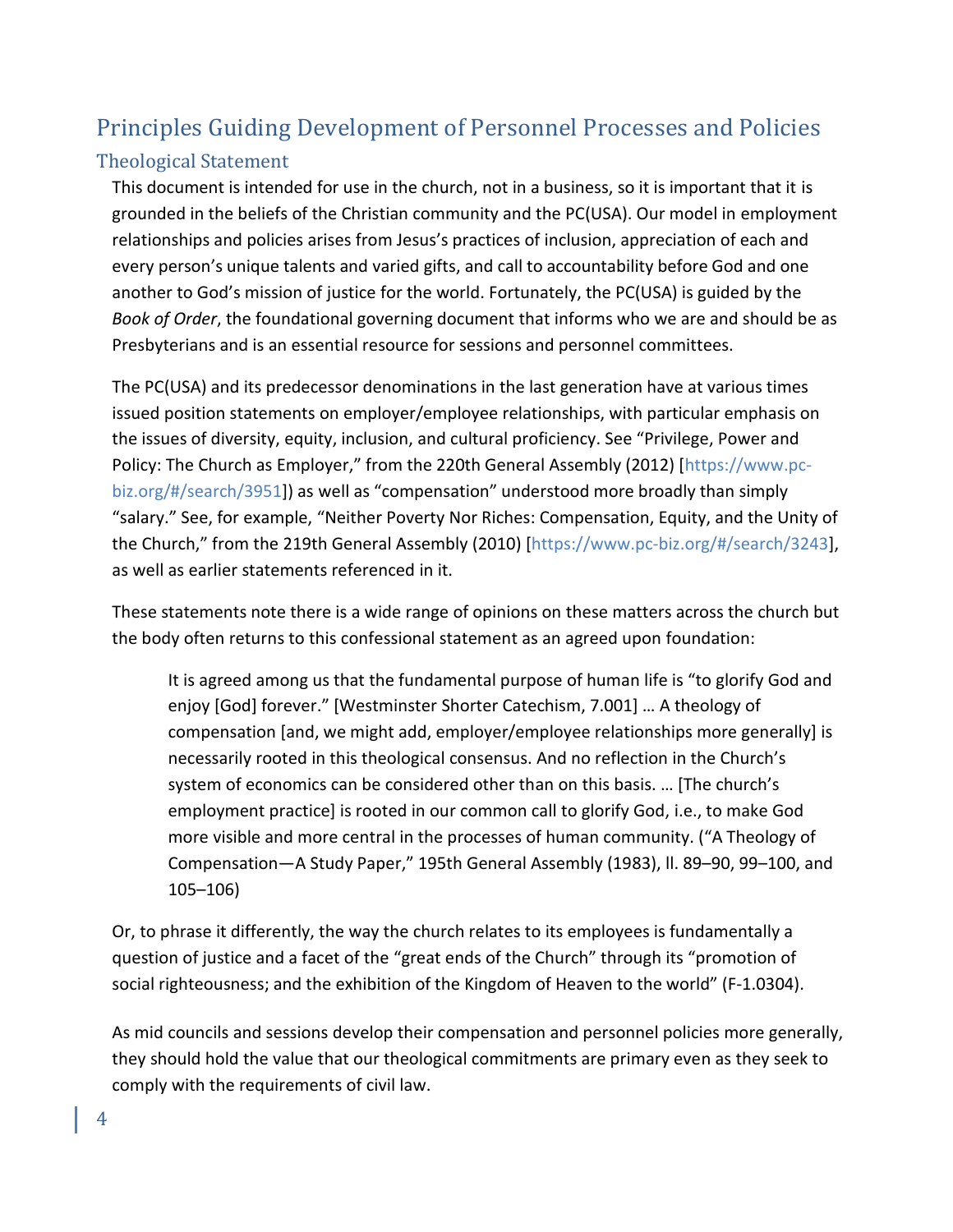# <span id="page-4-0"></span>Foundations of Employment Relationships

# <span id="page-4-1"></span>Underlying Assumptions

- 1) Congregations need healthy, thriving staff in order to be healthy and thriving themselves. And staff, in order to be healthy and thriving, need:
	- a) Equitable and fair compensation (and benefits when appropriate)
	- b) Clear, honest, and up-to-date descriptions of their work
	- c) Fair, regular, and consistent evaluation
	- d) Employment policies that define the congregation's expectations and obligations
	- e) Support for professional growth
	- f) Recognition of achievements

#### **CONSIDER**

There are cultural components to a healthy and thriving staff. Checking in with persons to test whether the concerns raised or addressed contribute to a healthy thriving environment for work and life is important. Some will not be able to speak directly to the concern, so allow for multiple means of communication and approach matters with sensitivity and openness. (Consider the foundational principles of openness found in F-1.04 as a good rule.)

- 2) Congregations can make better decisions about budgets and staffing needs if they have a mission statement, vision, or set of goals to which they have agreed that God is calling them. Ideally, it will be specific about their gifts and skills and the way in which these currently intersect with the needs of their community.
- 3) Everyone, including pastors, needs a clear and specific job description that helps them understand how they're expected to spend their time and what they're expected to accomplish. It is not fair for someone to be given a poor performance evaluation if the congregation hasn't been clear about what it expects, nor is it fair, especially in the context of part-time agreements with pastors and other employees, to include responsibilities in the job description that exceed what can be accomplished within the position's prescribed total hours.
- 4) Job descriptions change over time. If, for example, a pastor's initial job description prioritizes pastoral care of older members, but more families with young children start to attend, the pastor's job responsibilities may need to change.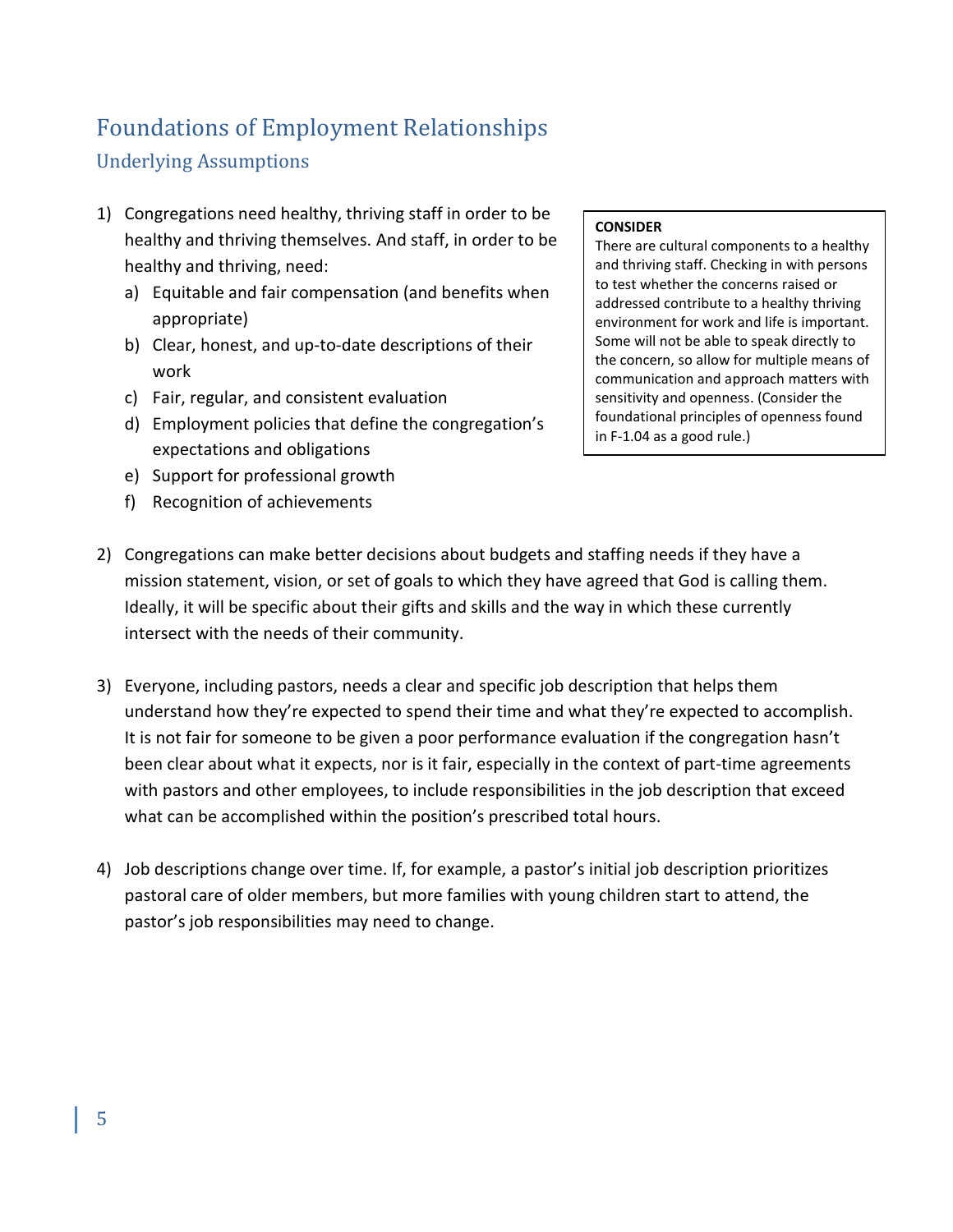- 5) Annual evaluations are unpopular but necessary. They give both staff and the congregation the opportunity to affirm positive performance, correct problems, and recalibrate job expectations.
- 6) Groups of people such as sessions or personnel committees can have a hard time speaking with one voice about issues of hiring, firing, and evaluation. Members often discover they have relationships, commitments, and interests that

#### **CONSIDER**

Evaluations also embody values and create the atmosphere for the work. Consider how information is received and by whom, what aspects of the assessment get more time and attention, and which intercultural values and aspects should be used to evaluate leader successes. When issues or concerns are raised that impact relationships, ensure the procedures and practices are equitable and accessible to all parties.

conflict with those of others in the group. As a result, systems can become easily triangulated and groups may end up fighting internally or making decisions based on relationships rather than performance. Training in how to carry out these tasks in a fair and equitable way may need to be provided.

#### <span id="page-5-0"></span>Differing Roles

Every Presbyterian congregation has individuals and groups who participate in employment decisions to make sure they are done well—i.e., aligned with Presbyterian polity, in compliance with applicable law, and able to be understood and respected by the congregation. These individuals and groups can include the Presbytery, the congregation, the session, a personnel committee, a senior or solo pastor who functions as a head of staff, or, in large congregations, an executive pastor who functions as head of staff. The challenge for any congregation is that while overall responsibility for good outcomes is shared, each group or individual needs to play a separate and distinct role in order to avoid conflict and confusion.

#### **Mission**

The most important element in any employment decision is the congregation's mission–*its shared understanding of what God is calling it to do at this time and in this place*. The mission should help the congregation determine staffing needs, create job descriptions, set budget priorities, and influence policy regarding such things as compensation and benefits. All individuals and groups involved in a congregation's employment decisions are responsible, first and foremost, to the congregation's mission.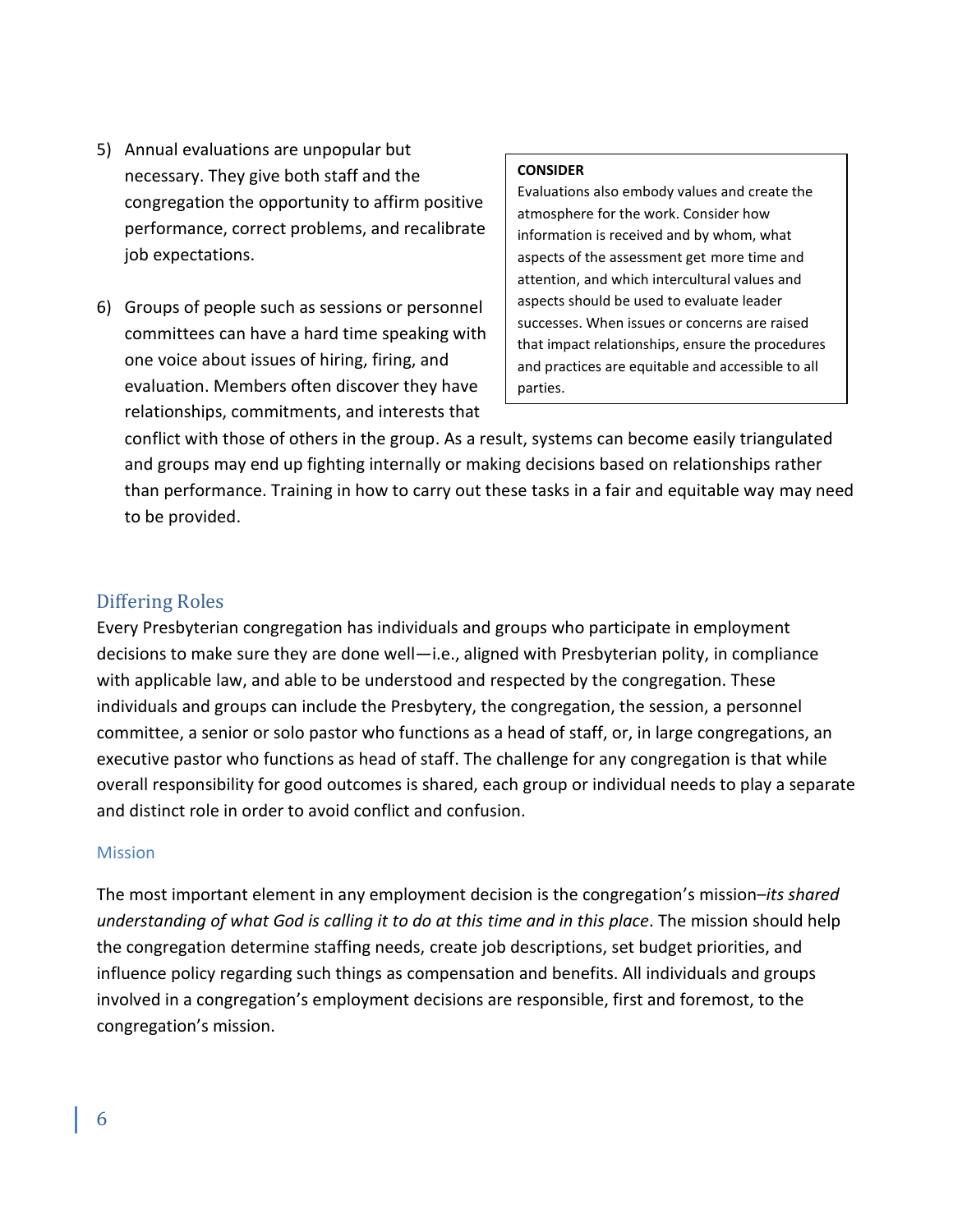#### The Presbytery

The Presbytery is an active participant in all calls and installations for installed pastors (G-2.0504a; G-2.08) and provides approval and oversight in the creation of temporary pastoral relationships (G-2.0504b). The presbytery is the entity that dissolves an installed pastoral relationship after consultation with the pastor and the congregation through a called congregational meeting (G-2.09). It also sets minimum standards for pastoral compensation (G-2.0804), provides for the transfer of pastors from other denominations (G-2.0505), and oversees the process when pastors wish to be released from or no longer be engaged in pastoral ministry or when they wish to renounce jurisdiction (G-2.0507–09). It prepares candidates for ministry (G-2.06), trains and commissions ruling elders to pastoral service (G-2.10), and provides for certified church service (G-2.11). In addition, some presbyteries provide training for personnel committees and pastors, provide examples of appropriate personnel policies, perform exit interviews, and recommend supervision and evaluation practices. Presbytery staff are always available to interpret *Book of Order* provisions related to employment and can make referrals to the appropriate denominational resources or staff when a congregation has a particularly challenging employment issue.

#### The Congregation

A Presbyterian congregation is "the basic form of the church" and is the vehicle through which "God's people carry out the ministries of proclamation, sharing the Sacraments, and living in covenant life with God and each other" (G-1.0101). The members of a Presbyterian congregation put themselves voluntarily under the leadership of the session, which is responsible for guiding and governing the life of the congregation (G-1.0103). However, they do retain some fundamental employment decisions, *all with the counsel and approval of presbytery*—calling an installed pastor, approving terms of call, installing a pastor, modifying terms of call as proposed by the session, and consenting or not consenting to a presbytery dissolving a pastoral relationship.<sup>1</sup>

## The Session

The session is a council of the Presbyterian Church (U.S.A.) and is the primary decision-making body in a Presbyterian congregation. As such, it "has the power to establish plans and rules for worship, mission, government, and discipline of the church and to do those things necessary to the peace, purity, unity, and progress of the church" as well as having "responsibility for the leadership, guidance, and government" of that portion of the church under its jurisdiction (G-3.0102). The session's duties are organized under the *Book of Order* according to the notes of the Reformed

<sup>1</sup> Note that *temporary* pastoral relationships, as opposed to called and installed relationships, are approved by a vote of the session with the approval of the presbytery, not by a congregational vote.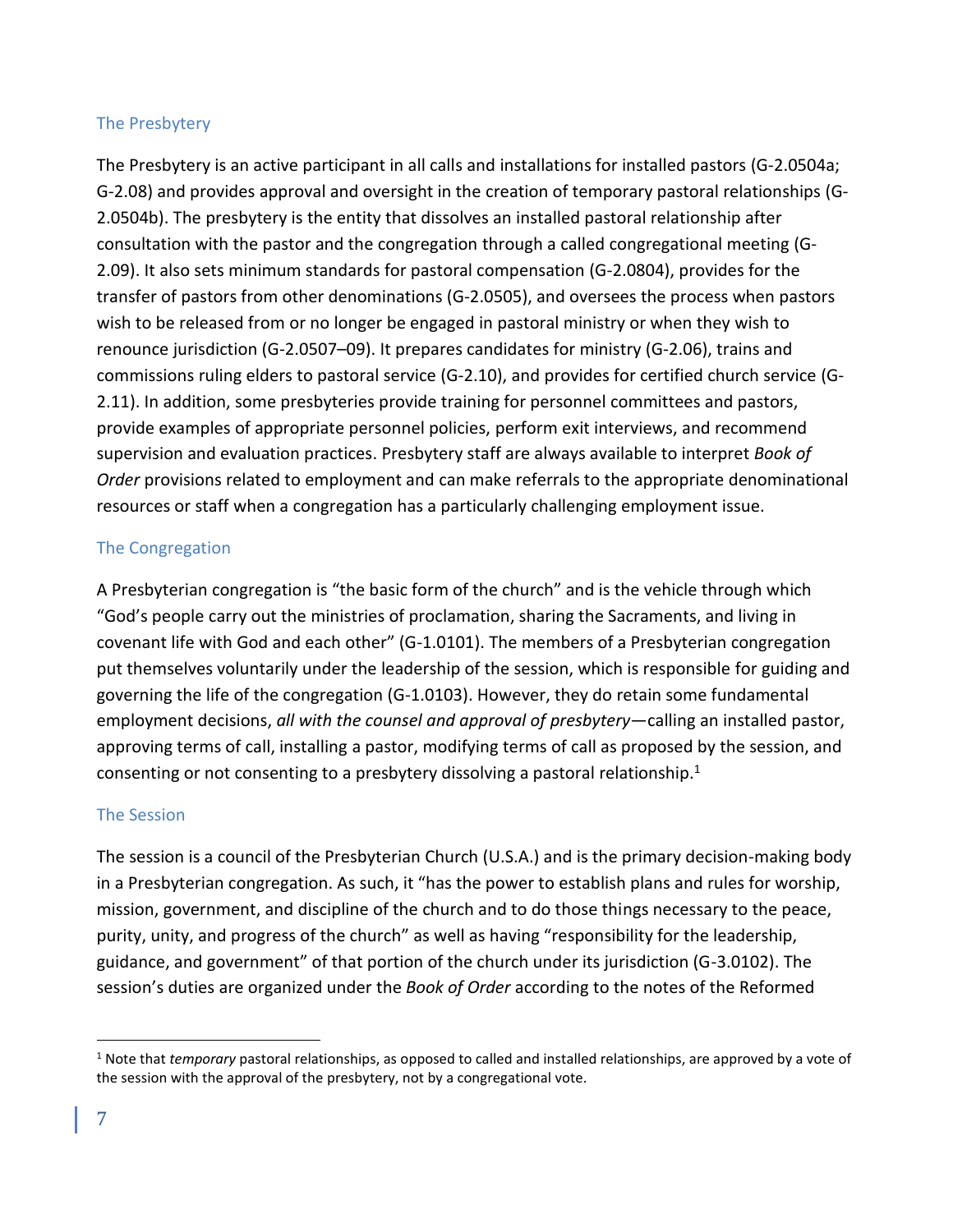Church in our own time with the responsibility and power to 1) provide that the Word of God may be truly preached and heard, 2) provide that the Sacraments may be rightly administered and received, and 3) nurture the covenant community of disciples of Christ (G-3.0201a, b, c). Councils of the church at each level (session, presbytery, synod, and General Assembly) are *required* to develop and implement a manual of administrative operations and a sexual misconduct policy and a child and youth protection policy (G-3.0106). The *Book of Order* includes as a specific session responsibility "employing the administrative staff of the congregation" (G-3.0201c), which includes both hiring and termination. Councils, including the session, may delegate aspects of their work to such entities as they deem appropriate, provided those entities remain accountable to the council.

The session is responsible for the hiring of a temporary pastor (G-2.0504b). The presbytery is responsible for the terms of service of that temporary pastor including the specified length of service not to exceed 12 months. The presbytery is also responsible for approving any renewal of the service of a temporary pastor. It is implied that the presbytery receives a recommendation as to the renewal of service from the session, which is responsible for the hiring of service of a temporary pastor.

In addition to the above-mentioned requirements, all sessions should also consider the following to be employment-related responsibilities:

- 1) Ensuring that the congregation has a shared mission that can be used to determine staff needs and create job descriptions
- 2) Adopting personnel policies that are aligned with Presbyterian polity and comply with applicable law
- 3) Evaluating the pastor and church staff annually
- 4) Nourishing an environment in which the congregation, the session, the pastor, and the staff work with each other in a fellowship of trust and love (G-1.0102)

#### The Personnel Committee

Many sessions, especially in larger congregations, choose to delegate some or most of their employment responsibilities to a personnel committee. When doing so, the Session should make clear in a committee job description which tasks it is delegating and the ways in which the personnel committee will continue to be accountable to the session for its work. Functions of a personnel committee may include:

- 1) Researching and proposing personnel and compensation policy language to the session, which is then responsible for adopting the language
- 2) Ensuring the accountability of the staff to the congregation's mission through the provision of performance management policies and processes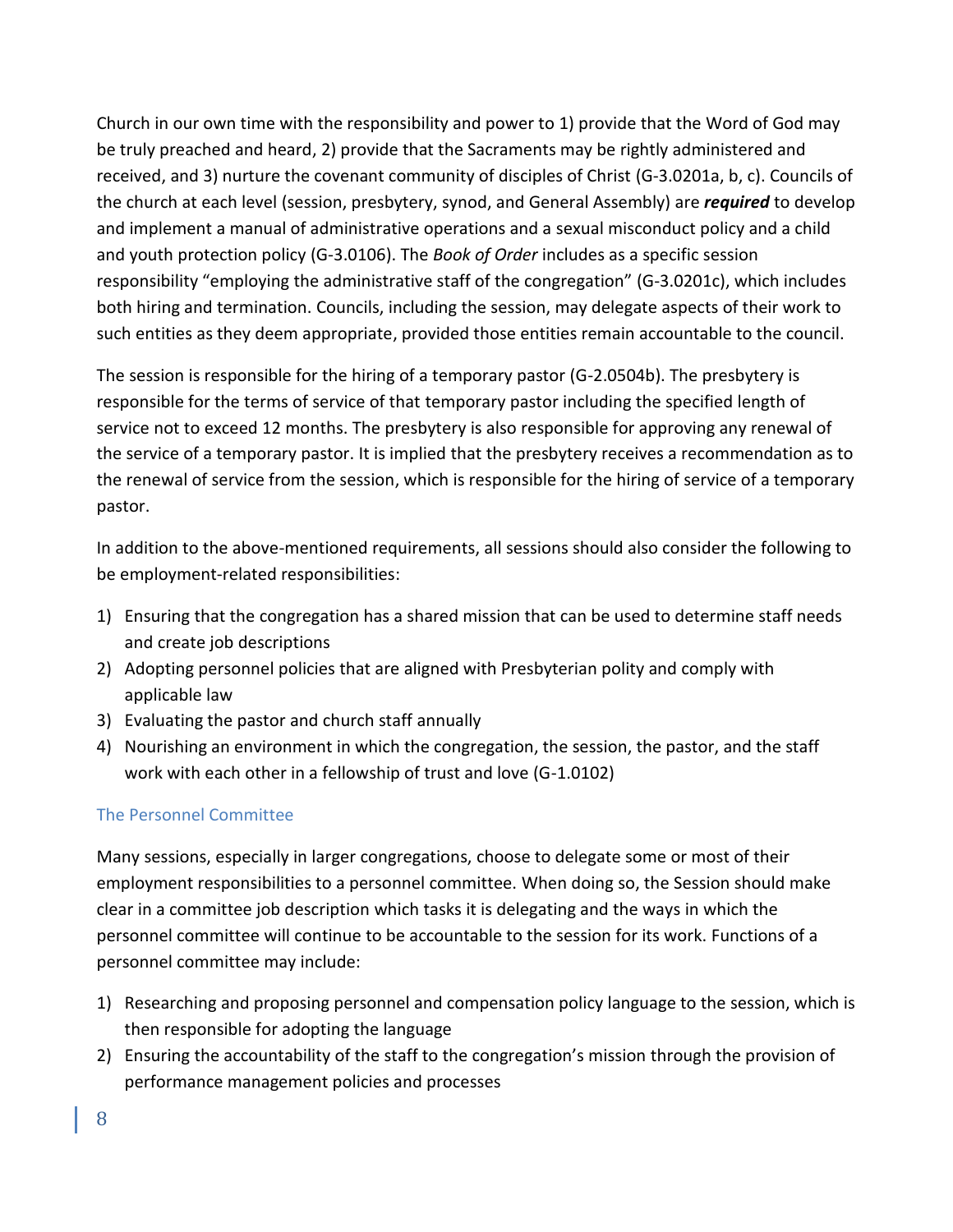- 3) Overseeing the staff's compliance with congregational policies and applicable employment and tax laws
- 4) Assisting the session in its annual evaluation of the pastor and church staff
- 5) Serving as a witness during disciplinary employment conversations

As a committee of the session, a personnel committee could include at least one session member. It should be relatively small (e.g., 3–5 members) and could include, if possible, people with training in human resources or employment law. Committee members could also be chosen for their ability to be neutral and objective (see box for a wider view). In terms of composition, this committee, like others in Presbyterian congregations, should "give full expression to the rich diversity of the church's membership" and "provide for full participation and access to representation in decision-

#### **CONSIDER**

"Neutral" and "objective" have been used as weapons/ideas in White cultural norms. A goal is to have members culturally aware and able to name and notice their own biases, see other perspectives, and have the ability to move and think outside of their own cultural perspective. This wider view allows members to consider where and how their values and ideas are narrowing the discussion or considerations, and how this may not fit others in the group. The mission of the congregation must be the established criteria for evaluation and not the views of individuals.

making" (G-3.0103). Typically, personnel committees have the same term limits as other committees in the congregation even though they are a subcommittee of the session. Training for personnel committees is vital—they should have a comprehensive knowledge of their congregation's employment policies and practices. Personnel committees could also be trained to deal with early stages of conflict, as well as to effectively and appropriately engage in evaluation conversations, so that all staff serving in the church will flourish in their ministry and work. The ability to engage in both effective and appropriate evaluation conversations and conflict transformation can be strengthened by growing intercultural competence, healthy boundaries, and good communication.

#### **Consultant**

Federal law governs much of any congregation's employment and tax obligations, but it is important to note that state and local laws differ on some employment issues. As a result, presbyteries, sessions, and session personnel committees may want to work with local attorneys familiar with federal constitutional law about the First Amendment as well as state employment to review their personnel policies and practices on an annual or biennial basis.

## <span id="page-8-0"></span>Confidentiality

9 Sessions and session personnel committees sometimes find themselves in the difficult position of knowing things that are confidential and not appropriate to be shared publicly. In order to avoid the appearance that they are "keeping secrets," a situation that inevitably leads to congregational fear,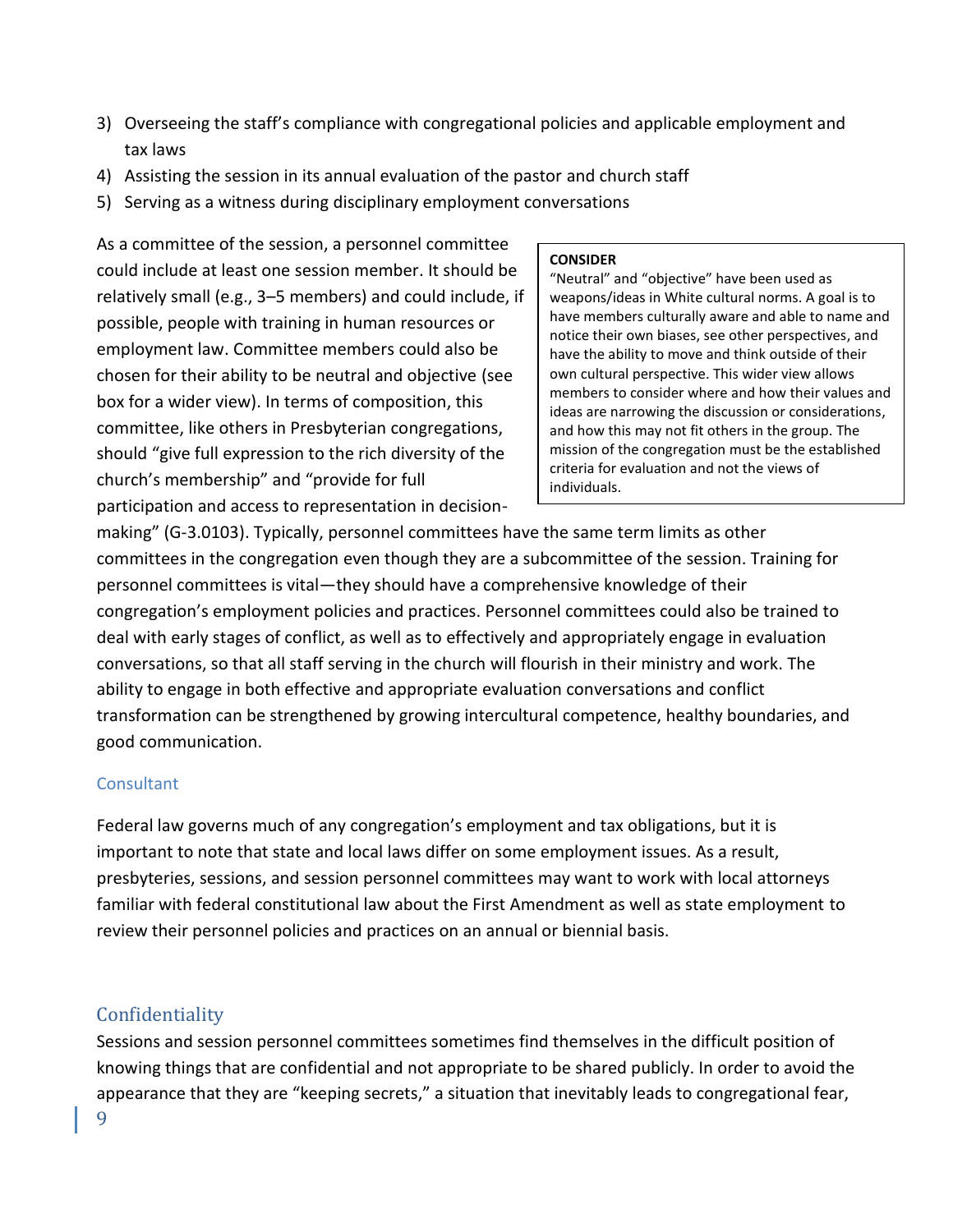anxiety, and gossip, members of these bodies should have a reputation for integrity and should work hard to create an environment of trust and transparency. Once this environment exists, the congregation will be better prepared to have confidence that the session or personnel committee is not "keeping secrets" but is instead acting in the best interests of the congregation when problems arise.

These bodies sometimes find themselves being asked why someone was terminated. Divulging such information runs the risk of a suit for defamation, invasion of privacy, or even breach of a duty of confidentiality if information is communicated that was shared with a pastor in confidence. One option in such cases is to obtain the employee's consent in writing to an agreed statement that will be communicated to members. If a committee feels that something must be shared, the courts have provided some degree of protection if communication is limited to actual members who have a common interest in knowing. If, however, information is communicated in the course of a worship service or meeting at which non-members are present, this protection may well be lost. It is generally best to make no public statements at all and to say very little in private as well. It is always helpful to consult the presbytery and an attorney in these situations.

#### <span id="page-9-0"></span>Record Retention

Many kinds of personnel records are required by federal law to be kept for a period of years. Recommendations regarding retention of all kinds of records is available at on the Presbyterian Historical Society (PHS) website at [https://www.history.pcusa.org/services/records](https://www.history.pcusa.org/services/records-management/records-congregations)[management/records-congregations.](https://www.history.pcusa.org/services/records-management/records-congregations) The website provides good information about setting up an employee file and segregating certain records into separate files—e.g., keeping the I-9 and medical records in separate locked files from the personnel file. Because record retention laws vary by state, congregations are encouraged to use the retention schedule on the PHS website and also research laws in their specific state to comply with local retention time frames. No matter what a congregation uses, consistency and documentation of retention schedules and policies is vital.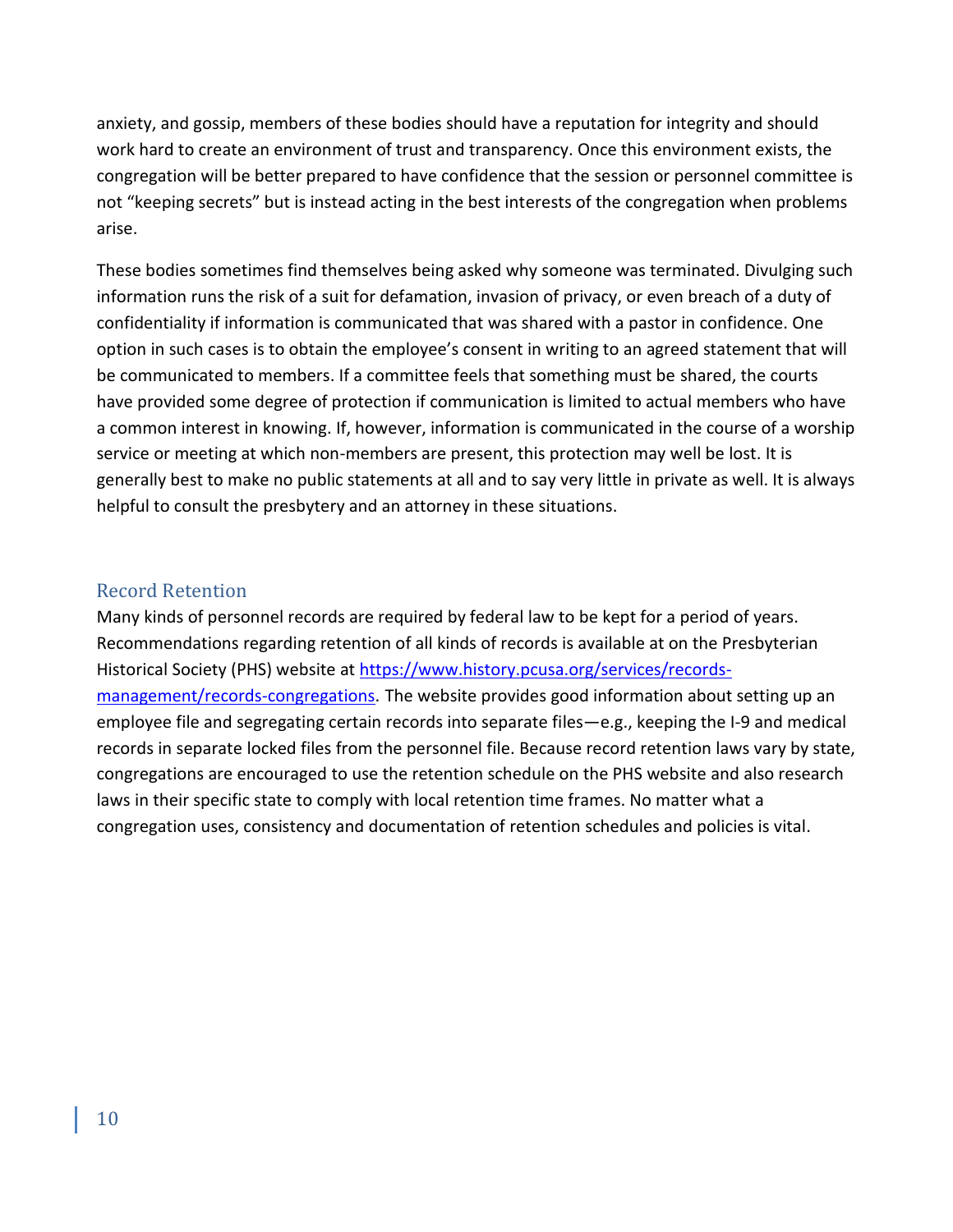# <span id="page-10-0"></span>Hiring Staff

*"Mission determines the forms and structures needed for the church to do its work. Administration is the process by which a council implements its decisions. Administration enables the church to give effective witness in the world to God's new creation in Jesus Christ and strengthens the church's witness to the mission of the triune God."* (G-3.0106)

Each congregation is called by God to mission and ministry that is specific to its time and place. This means mission always comes before organizational structures, positions, and job descriptions. This also means that the administrative work of hiring and overseeing staff, both in form and structure, should support the effective witness of a congregation to the mission of our triune God. All staff of a congregation, not just pastoral or program staff, should support God's call for the congregation to mission and ministry in their own community and among their neighbors in response to both ongoing and emerging needs in the congregation's context.

This section features guidelines for how to discern and create an administrative process for hiring and overseeing staff in alignment with the congregation's mission and values.

# <span id="page-10-1"></span>Job Descriptions

Job descriptions define and give structure to the positions that the congregation believes will help it fulfill its call to God's mission. As such, each staff member, including the pastor(s), should have a job description approved by the session.

Because God's call changes over time, congregations should regularly consider whether they have the right positions for their mission and whether each position is described clearly enough that success can be measured. While congregations often go through a mission study or an equivalent before calling a pastor, this process is usually not undertaken for the hiring of other staff. At a minimum, each time new staff is hired or called, a congregation or its session ought to discern how the staff in this position will enhance the ability of the congregation to effectively participate in and be witnesses to God's mission in the community. As appropriate, adjustments can then be made to the position and the description.

In addition to their role in helping the congregation achieve its mission, job descriptions also provide:

- Assistance in hiring the right person
- A basis for performance evaluation
- Continuity in the role when someone leaves or is hired
- Meaningful boundaries between roles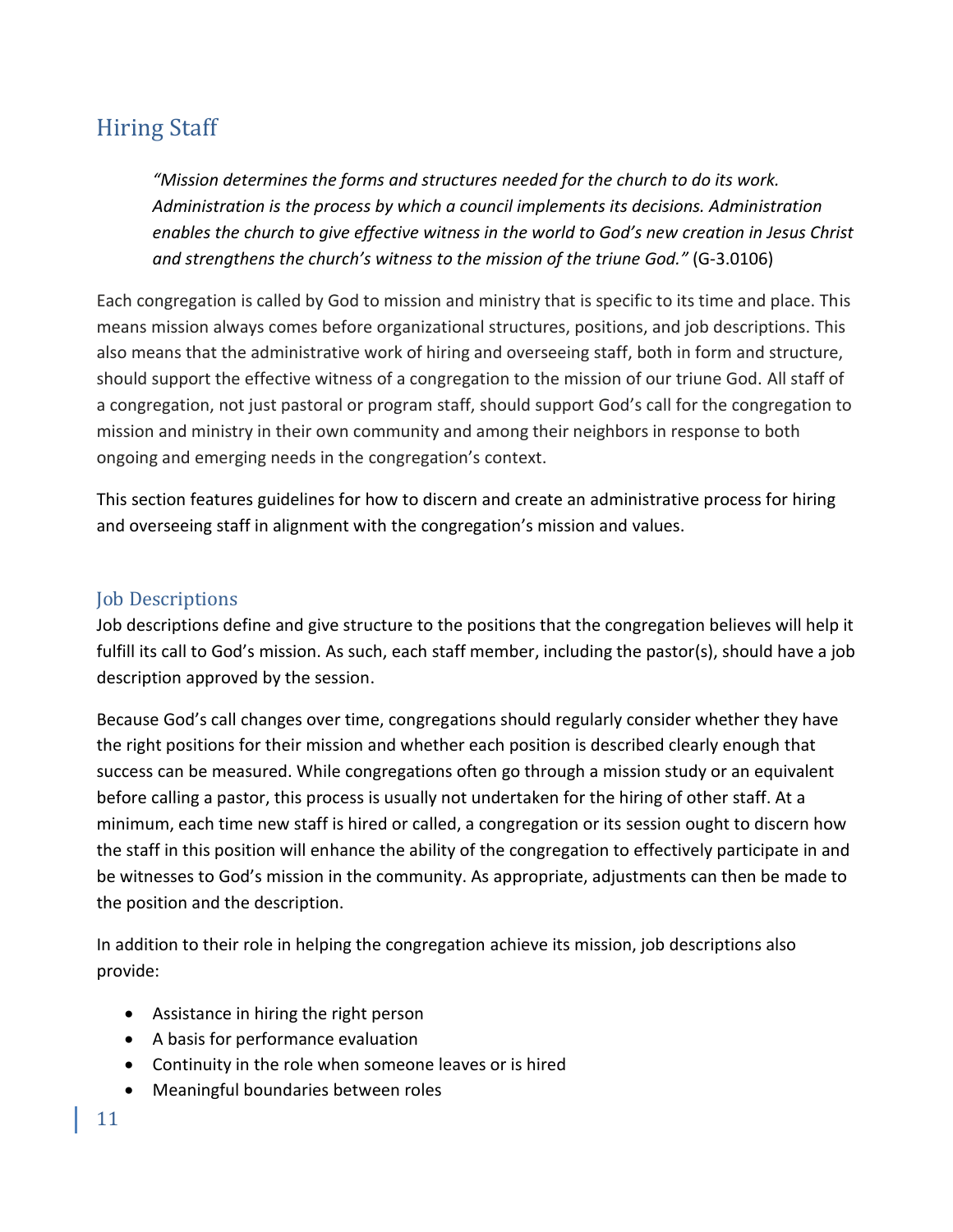• Clear guidelines during hiring and termination processes which, if followed, may provide defense for legal challenges

A job description includes at least three core components that describe the nature of the work the essential functions, the core competencies, and the goals. $2<sup>2</sup>$ 

The **essential functions** are the central tasks that must be completed by the employee in the execution of the job. They describe *what* the employee is expected to do. Examples include, "plan and organize all children's education programs for the congregation," "schedule all uses of the sanctuary," or "direct the choir each Sunday."

The **core competencies** are the character attributes and abilities of the person—the *how* of the job. Examples of core competencies might include attention to detail, initiative, integrity, compassion, creativity, mission ownership, team orientation, or maturity. An employee can be excellent at an essential function, e.g., data entry, but if one of the position's core competencies is the ability to work with others and the

#### **CONSIDER**

Recognize that competencies bear considerable cultural weight and be sensitive to the extra labor you are asking of persons who work across significant cultural differences. Consider how you can include cultural competence in the central attributes needed for all employees.

employee cannot get along with other staff or congregation members, then the employee is not doing the whole job and needs to improve. By including core competencies in the job description in addition to the essential functions, supervisors have a way to evaluate more than just accomplishment of tasks.

The goals are areas that will be a specific focus for the coming year. These will usually relate to the accomplishment of the congregation's mission. Goals are most helpful to employer and employee when described in SMARTIE terms—**S**pecific, **M**easurable, **A**chievable, **R**elevant, **T**ime-Specific, **I**nclusive, **E**quitable. <sup>3</sup> Annual goals should *not* be used to encourage mastery in existing essential functions or core competencies—congregations should expect that employees will already be proficient in these aspects of their work.

Job descriptions should also be clear about the following:

• Whether an employee is full-time or part-time<sup>4</sup>

<sup>&</sup>lt;sup>2</sup> For an excellent explanation of job descriptions and the entire performance management process, see Beaumont, Susan, When Moses Meets Aaron: Staffing and Supervision in Large Congregations (Rowan and Littlefield, 2007), 57-70.  $3$  While there are different versions of some of the words used to create the SMARTIE acronym, the point is the same to create specific, measurable, equitable goals. For more information about moving from SMART goals to SMARTIE goals, see [https://www.managementcenter.org/resources/smart-to-smartie-embed-inclusion-equity-goals/.](https://www.managementcenter.org/resources/smart-to-smartie-embed-inclusion-equity-goals/)

<sup>&</sup>lt;sup>4</sup> If part-time, it is helpful to both the employee and members to indicate the number of hours per week or per month they are routinely expected to work.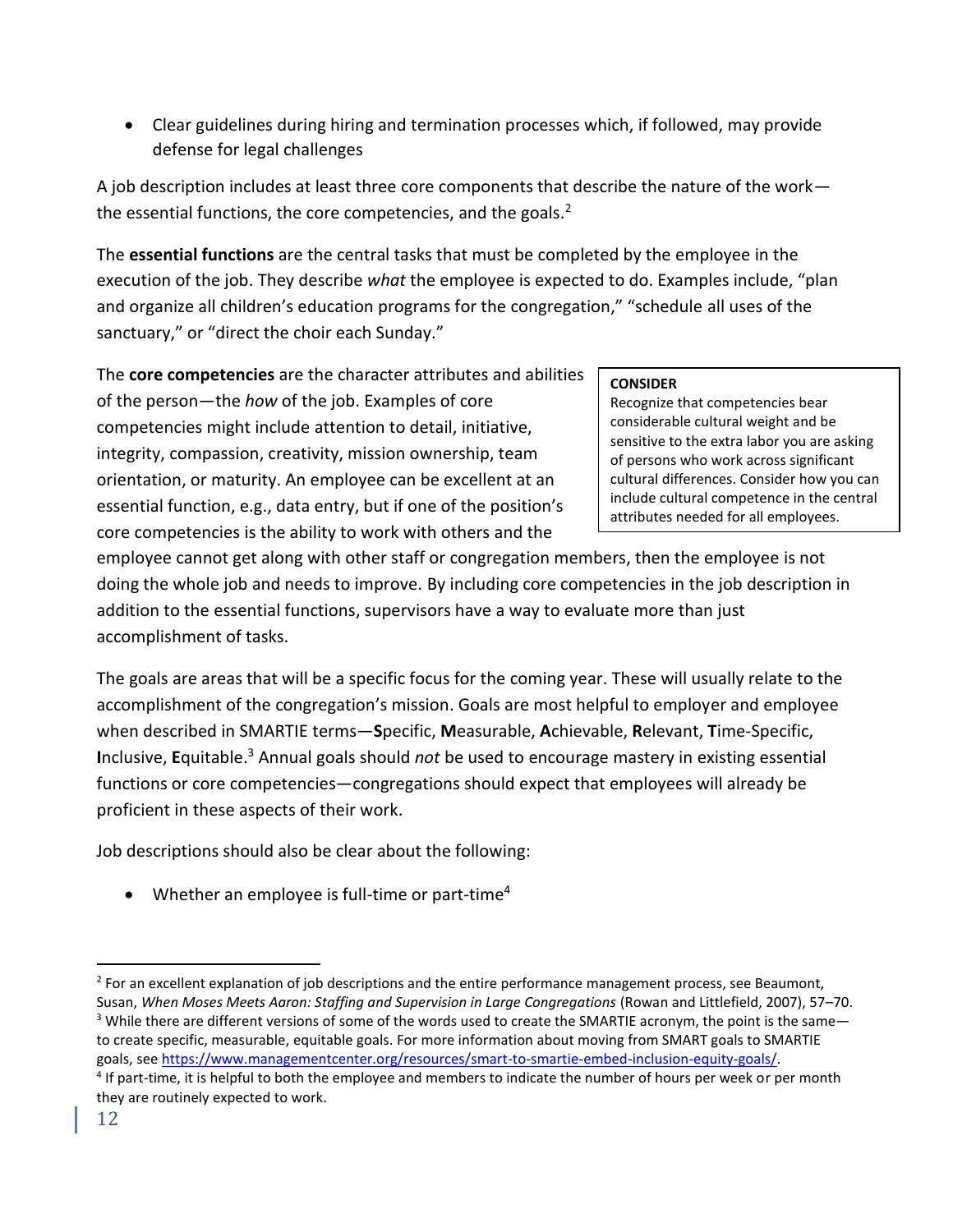- Whether an employee is exempt or nonexempt<sup>5</sup>
- Who supervises the position
- Qualifications (e.g., credentials or minimum previous experience)<sup>6</sup>
- Physical requirements<sup>7</sup>

Job descriptions should, as much as possible, offer clear guidance about priorities and roles, be free of biases and social and cultural limitations, and be as specific as possible without micromanaging.

For example, in many congregations, the pastor's job description either comes from or is a paraphrase of the language in the *Book of Order*:

"They are to be responsible for studying, teaching, and preaching the Word, for celebrating Baptism and the Lord's Supper, and for praying with and for the congregation … they are to encourage people in the worship and service of God; to equip and enable them for their tasks within the church and their mission in the world; to exercise pastoral care, devoting special attention to the poor, the sick, the troubled, and the dying; to participate in governing responsibilities, including leadership of the congregation in implementing the principles of participation and inclusiveness in the decision-

#### **CONSIDER**

Recognizing the structural and institutional advantages for persons from dominant identities and also disadvantages or obstacles for marginalized persons in credentialing will affect who responds to your search process. Be attentive to the codes (guarded messages of inclusion or exclusion) you have in your search materials, where you are posting, what groups are being targeted in your marketing efforts. Do you remove names from resume reviews to address implicit biases that can negatively affect persons with names that signal membership in a particular cultural group? Learn more about how bias affects hiring.

The images conjured in your head when you are reading about the pastor influences your approach to the search and how you evaluate candidates. Who do you see? Describe their body type, race, gender, age, ability, marital status, etc. Be sensitive to those images and ideas, talk about them in the search process, and in the evaluative cycles. Open discussion of challenges is a de-biasing practice.

Be accurate when describing physical requirements. Discriminatory practices are commonplace in our habits. Often imagination cannot contain how a person with a disability might be able to do a job, and we formalize them by writing them into job descriptions. Consider carefully if any restrictions are necessary for success in the position.

making life of the congregation, and its task of reaching out in concern and service to the life of the human community as a whole … they are to share in the ministries of compassion, witness, and

<sup>5</sup> This is a complex area of law having to do with whether an employee is required by the Fair Labor Standards Act and/or state law to receive overtime pay for hours worked over 40 in a week. Exempt status is determined based on the kind of job, the duties required, and the salary, but determination is not always easy. It is important to know that employers cannot call employees "exempt" simply to avoid paying overtime. Sessions/personnel committees should consult with an employment attorney or HR consultant when classifying staff as exempt or nonexempt.

 $6$  Congregations with 15 or more employees are not allowed to discriminate against applicants based on race, age, color, sex, national origin, age, or disability, although they have received a limited exemption from the Civil Rights Act of 1964 allowing them to restrict jobs to those of their own religious faith. Many states and cities have similar laws governing employers with less than 15 employees (Title VII, Section 702).

 $7$  Congregations with more than 15 employees, to the extent they are engaged in a business or activity that affects interstate commerce, are required to comply with the Americans with Disabilities Act, which specifies that an employer must make reasonable accommodations to employ a qualified person who can perform the essential functions of the job unless those accommodations would impose an undue hardship on the employer. Many states and cities have similar laws governing employers with less than 15 employees.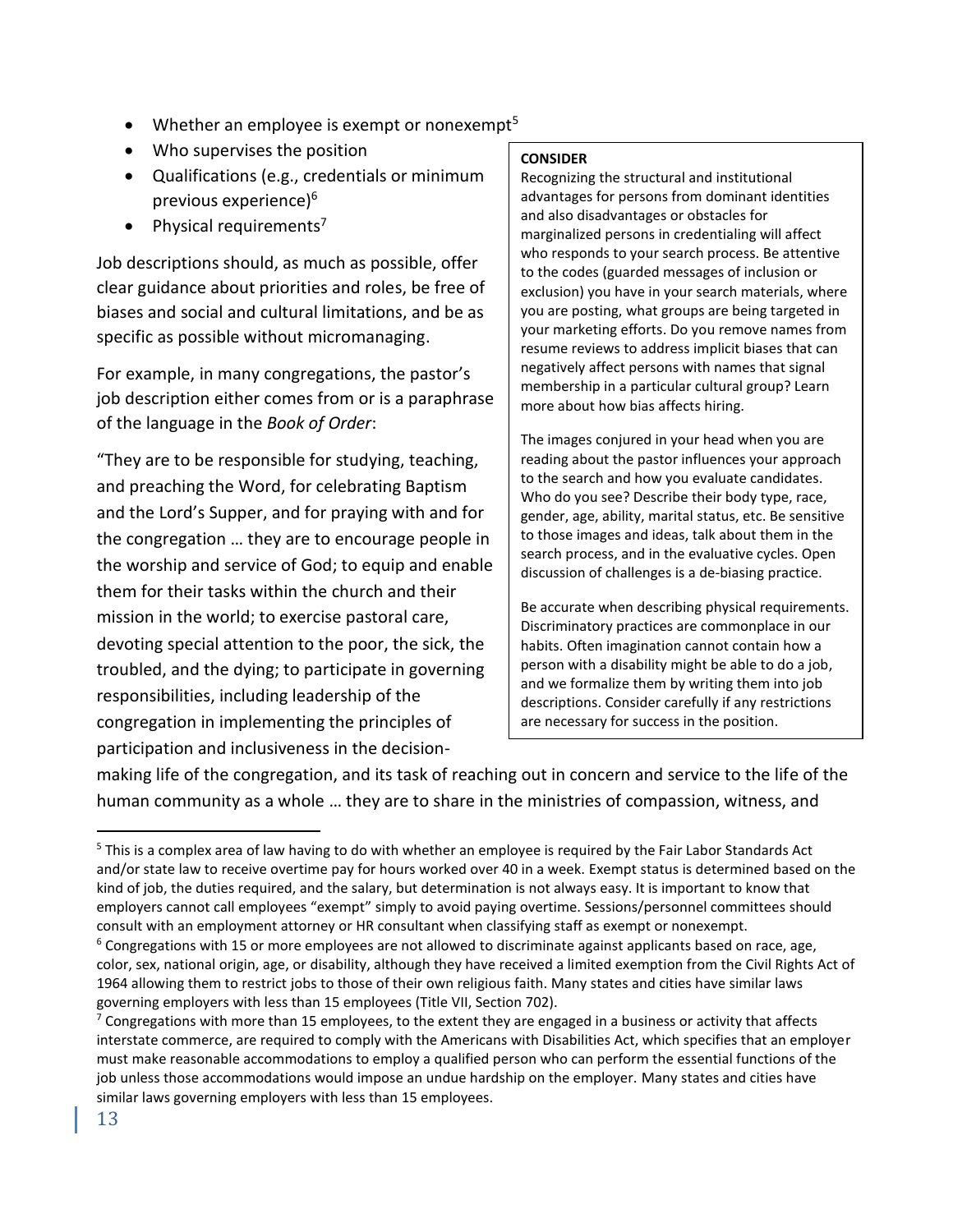service … and they are responsible for sharing the ministry of the church in councils higher than the session and in ecumenical relationships" (G.2-0504).

This language is comprehensive (and intimidating!), but it doesn't make clear which activities the congregation wants the pastor to prioritize at this point in its life. Some congregations, for example, want the pastor to focus primarily on pastoral care while others prefer that the pastor focus primarily on preaching. A typical generalist description also does not include any specific references to the administrative and/or managerial responsibilities that are crucial to organizational functioning and can occupy so much of a pastor's time. No pastor can do everything, and a job description without agreed-upon priorities leaves the pastor open to the complaints of every member who feels their needs are not being met. It also leaves the session or personnel committee

with no way to respond to member complaints. In the case of multi-pastor congregations, giving the same generalist job description to each pastor also creates confusion about who exactly is responsible for which duties. It is always better to be specific with each pastor's job description, describing which pastoral responsibilities are prioritized most highly by the congregation for that position in any given year. All of this can also be said of any staff job description.

#### **CONSIDER**

The vulnerability of the pastor varies with the social identities of the pastor. Sensitivity to complaints varies, so a personnel committee should anticipate and discern which complaints are real and which carry biases of the persons who are resisting the person and not the ways the person is doing the job.

Again, because God's call changes over time, all job descriptions should be reviewed annually or at least every other year. During the review, the session and personnel committee, in consultation with staff, should consider:

- whether the position and priorities still meet the missional needs of the congregation
- whether additional clarity and specificity are needed
- whether the position has the right number of hours assigned to it
- whether compensation is for only the position described

Part of the review should also consider whether the position described is consistent with the reality of the work done by the employee in that position. If the work and the description are not consistent, it should be determined 1) whether the employee is not doing what is needed consistent with the job description, or 2) whether the job description fails to adequately describe the work that needs to be done. If the issue is #1, then the supervisor should work with the employee to have the employee stop performing unnecessary tasks and realign their work to the job description. If it is #2, the job description should be revised.

Sometimes, one of the responsibilities of the pastor within the job description is to be the head of staff to other staff of the church. This does not have to be the case. The supervisory relationship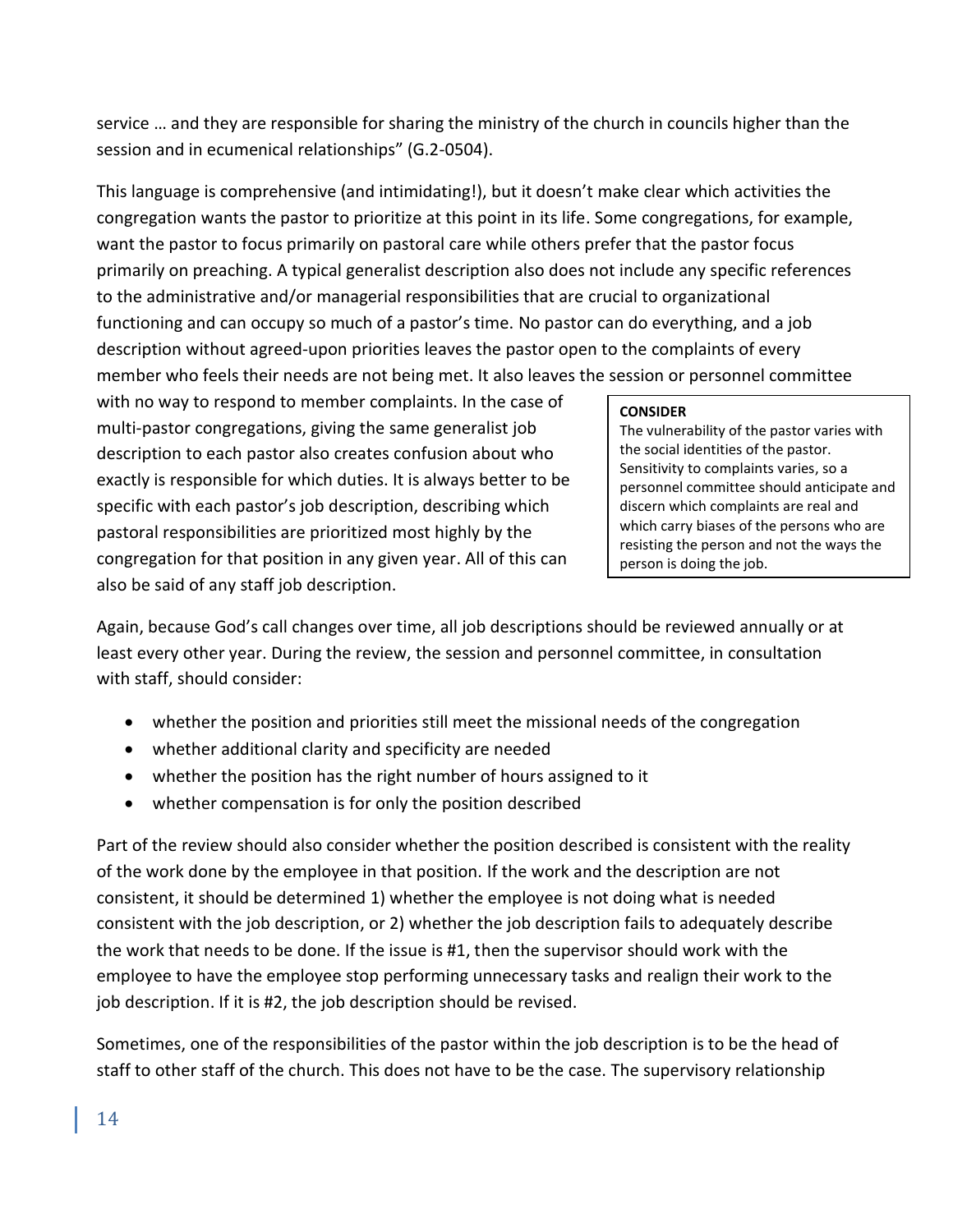should be specified in the job description, so it is clear who will engage in day-to-day supervision of work according to the recommendations from the review.

# <span id="page-14-0"></span>Hiring Process

Regardless of who is responsible for the hiring process—the session itself, a personnel committee of the session, or a nominating/search committee—there are several important areas of both secular law and Presbyterian polity about which all should be aware:

- **Inclusiveness**. The PC(USA) is committed to full participation and representation—in its membership, its worship, its decision-making, and its employment practices. Councils of the church, including sessions, are *required* to give full expression to the rich diversity of the church's membership and to provide for full participation and access to representation in decision-making and employment practices (F-1.0403; G-3.0103). For this reason, congregations are expected to manage all aspects of employment, including recruitment, hiring, evaluation, and retention in a way that expands the church's witness to the diversity of God's creation. Steps that congregations can take to be more inclusive in their employment practices might include, but are not limited to, building relationships with a broad range of people and groups outside of and prior to any hiring process, making a special effort to post positions in places that attract diverse communities, receiving training in how to recognize and counter unconscious and implicit bias, and structuring recruitment, hiring, and evaluation processes to maximize staff diversity and cultural proficiency competency while minimizing the effects of bias.<sup>8</sup>
- **Background and Reference Checks**. Congregations should routinely do background checks and reference checks for all positions, and especially for any employee or volunteer who may be working with children and youth or who may be called upon to drive a vehicle related to church business. Some church insurance carriers provide access to background check vendors. In all cases, background and reference checks should, at a minimum, meet the requirements of the insurance liability carrier, as well as any policies adopted by the congregation and the presbytery.
- **Form I-9 and Immigration Status**. All employers, including churches, are required by law to verify the identity of new hires and confirm that they are eligible to work in this country. This is done through a Form I-9, which does not need to be filed with the U.S. government but must be maintained in the employer's files for three years after the hire or one year after termination, whichever is later. The Form I-9 must be completed by the employee on

<sup>&</sup>lt;sup>8</sup> For resources, training, and answers to specific questions, contact the Presbytery or the Office of the General Assembly Manager for Equity and Representation.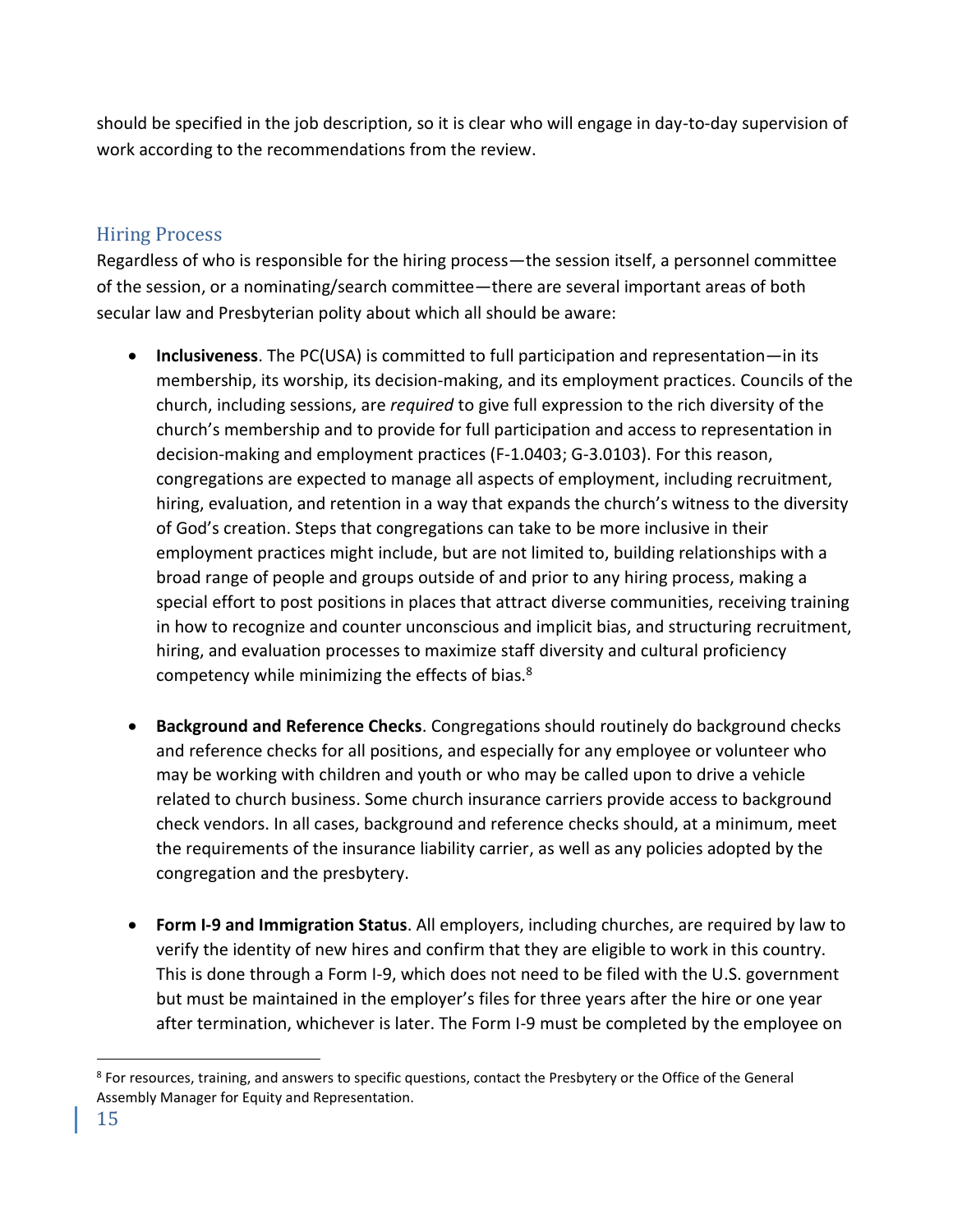or before the first day of work, and the forms of identification must be reviewed by the employer no later than the end of the third day of work.<sup>9</sup>

- **Interview Questions**. Interviews that ask questions relevant to the requirements for a job are usually an important part of the hiring process, but certain kinds of questions should *not* be asked, including questions about an applicant's race, gender, national origin, pregnancy or plans to become pregnant, disabilities, or age. (See Appendix A for a helpful summary of the legal status of a variety of questions.)<sup>10</sup> The courts do typically allow churches to ask questions related to an applicant's faith and to exclude persons from or prefer persons for employment on the basis of religion. That being said, determining if a person is authorized to work in the U.S. is required and all employers are to complete the I-9 (see above). Asking every applicant specifically "Are you eligible to work in the United States?"<sup>11</sup> early in an application process or during an interview, protects applicants from employment discrimination and from unintentionally engaging in unauthorized work that could affect their immigration status, and also keeps the employer I-9 compliant.
- **Compensation**. In addition to understanding the overtime requirements of the Fair Labor Standards Act and how these apply to the compensation of exempt and nonexempt church employees, <sup>12</sup> congregations may also want to consider establishing a general compensation policy that ensures, for example, reasonable but not excessive compensation for the pastor (or pastors in multi-pastor congregations) following the presbytery's minimum wage guidelines (G-2.0804), a minimum wage applicable to all staff, or the use of data regarding comparable positions in the region when setting compensation for any new position.<sup>13</sup> Congregations may also want to establish policies regarding benefits they choose to provide in addition to those available from the Board of Pensions. Especially in times of high employment, it is often useful to be both generous and creative with benefits in order to retain valuable employees. A local human resources professional will be able to assist in identifying emerging regional trends.

# <span id="page-15-0"></span>Employment and Pastors

The call process for an installed pastor must have concurrence by the pastor, the presbytery, and the congregation. The congregation must approve all terms of call or changes to terms of call,

<sup>12</sup> See Section 3 on job descriptions.

<sup>13</sup> Check with local presbytery staff in order to ensure compliance with the presbytery's minimum compensation standards for clergy.

 $9$  An I-9 is not required for an independent contractor.

<sup>10</sup> See Hammar, Richard, *Pastor, Church & Law*, (Christian Ministry Resources, 2000), 766–69*.*   $11$  Ibid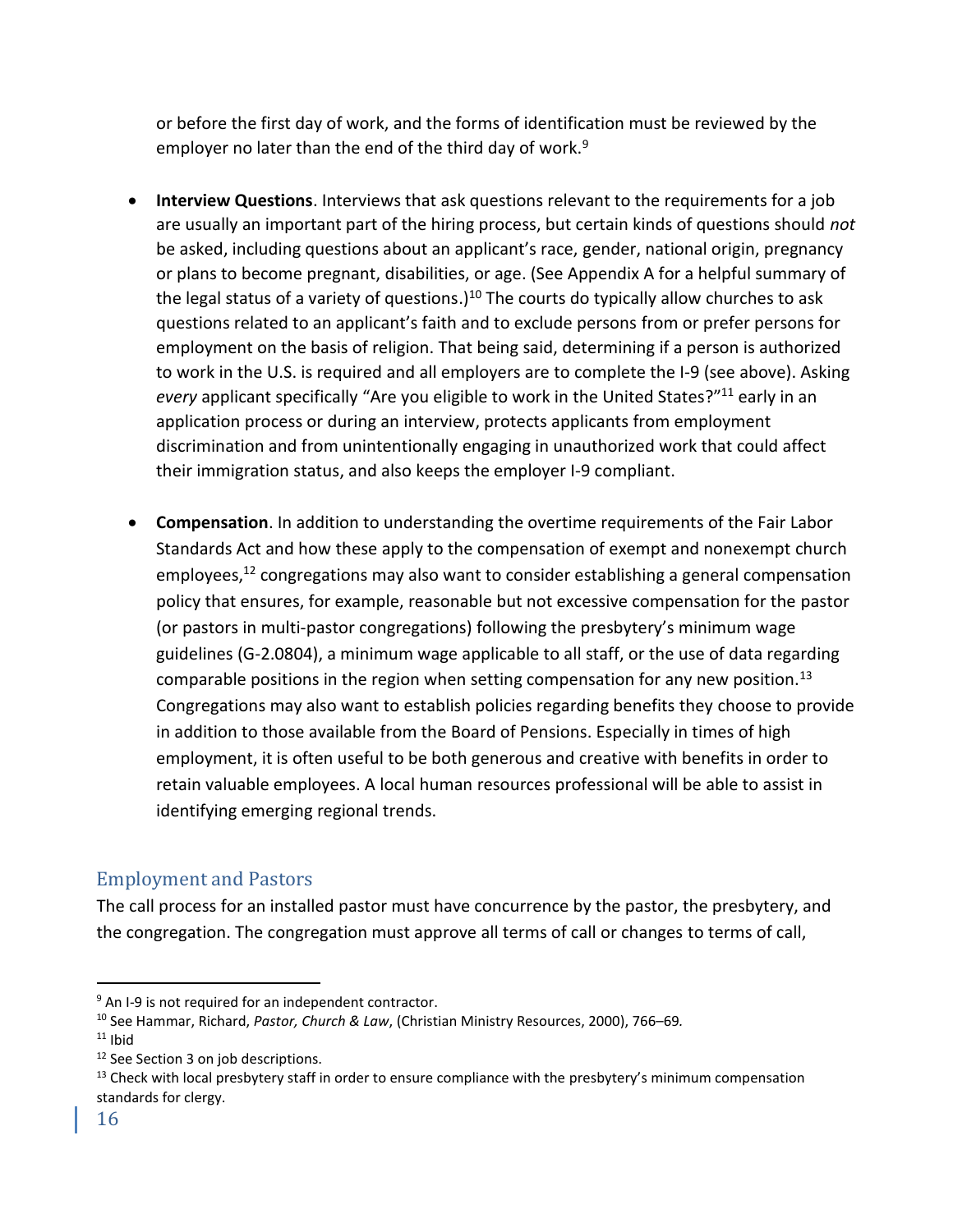including duties, compensation, and benefits, following minimum standards set forth by the presbytery. A pastor nominating committee must receive and consider the presbytery's counsel on the merits, suitability, and availability for those considered for a call. As members of the presbytery, pastors are accountable to and subject to the discipline of the PC(USA) and, if censured, may become ineligible to serve in a called and installed or temporary capacity as Minister of Word and Sacrament. The session is responsible for the supervision and annual evaluation of the pastor's performance. The presbytery is the only council that dissolves the relationship in consultation with the congregation.

However, not all pastors serving congregations are called and installed. The *Book of Order* also allows for temporary pastoral relationships, which may be filled by ministers of Word and Sacrament, pastoral candidates, or ruling elders. All those in temporary pastoral relationships, while not called and installed, must still have their terms of service approved by the presbytery. The session approves the terms of the relationship rather than the congregation, and the relationship is for no more than a 12-month period, although it is renewable annually (G-2.0504b).

Compensation works differently for pastors than for other kinds of employees. Each presbytery sets its own minimum salary for its region, and the pastor is paid an "effective salary" that always includes the following:<sup>14</sup>

- Housing allowance, which may be calculated based on actual anticipated expenses (mortgage payments, rental payments, utilities, repairs, furnishings, insurance, property taxes, additions, and maintenance) but cannot exceed the annual fair market rental value of the actual home in its particular market, furnished, plus utilities.<sup>15</sup> The amount must be approved by the session prior to the beginning of each tax year. This amount is not taxable for federal income tax purposes.<sup>16</sup>
- Cash salary, which is the remainder of the cash compensation paid by the church.

In addition, Presbyterian congregations pay a percentage of the amount of the pastor's effective salary to the Board of Pensions in order to cover pension, medical care, and death and disability benefits.<sup>17</sup> Congregations often choose to provide for at least four weeks of vacation and two

<sup>&</sup>lt;sup>14</sup> For more information on effective salary, see the Board of Pensions document, "Understanding Effective Salary" <http://www.pensions.org/file/what-we-offer/benefits-guidance/forms-documents/Documents/pln-103.pdf/> See also the "Total Effective Salary Calculator" on the Board of Pensions website: http://www.pensions.org/calc/totalSalary.

 $15$  There is no necessary limit to the amount of a pastor's compensation that can be designated as a housing allowance if the allowance being claimed does not exceed the fair market rental value of the house furnished, plus utilities. <sup>16</sup> Pastors who live in church-owned manses do not pay income tax on the fair market rental value of the manse or on any manse allowance they may receive to cover related expenses such as utilities, repairs, and furnishings.

 $17$  Other employees with a regularly scheduled work week of 20 or more hours may also be eligible for medical, dental, death and disability coverage through the Board of Pensions. Refer to the Board of Pensions website at [www.pensions.org](http://www.pensions.org/) for details of coverage.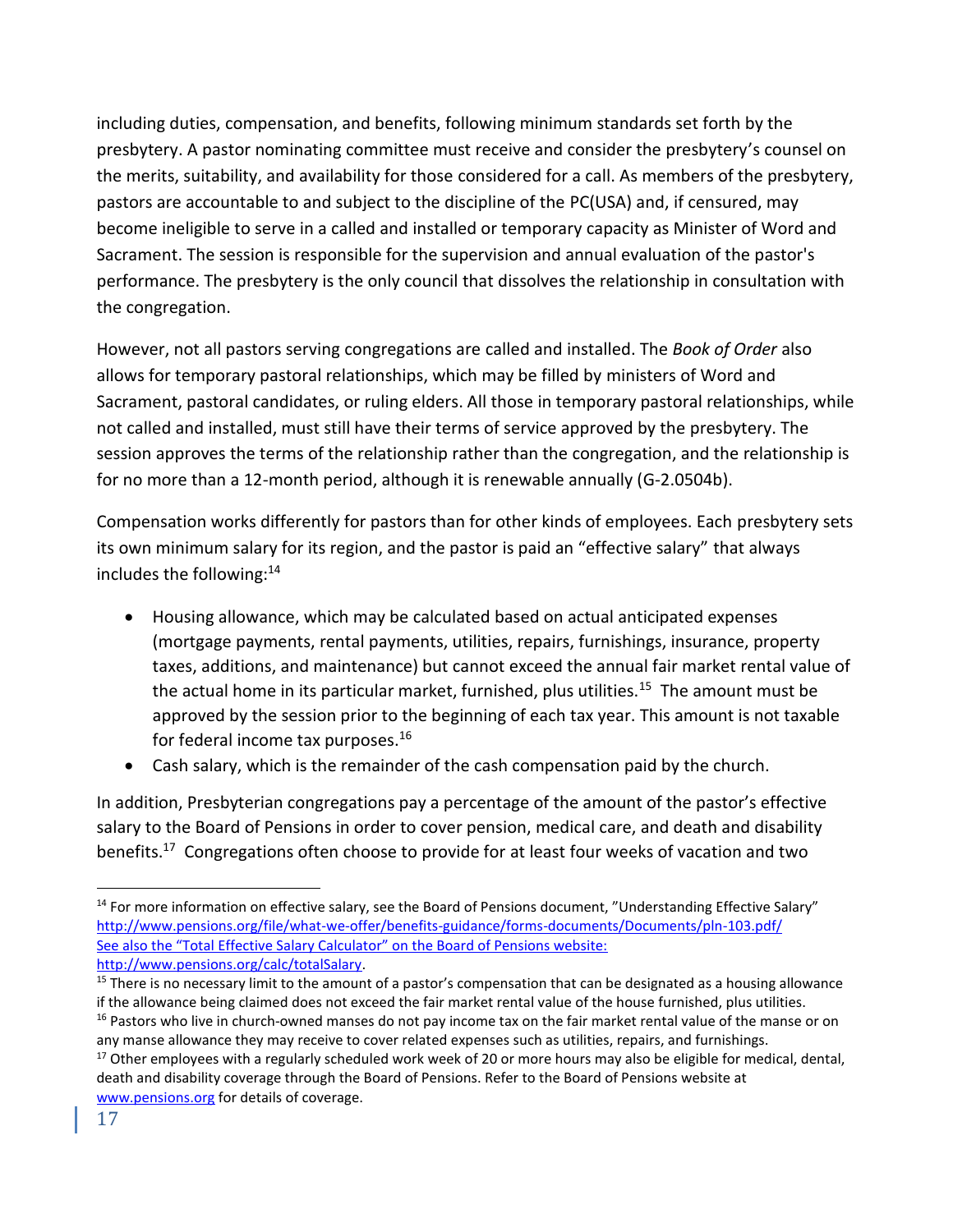weeks of study leave for full-time pastoral positions, and some congregations choose to offer additional benefits such as sabbatical leave, $18$  dental coverage, or flexible spending accounts.

# <span id="page-17-0"></span>IRS Compliance

The tax status of pastors is also different from other kinds of employees. The basic rules are:

- Pastors are considered self-employed for Social Security purposes with respect to their ministry work. As a result, they pay the full 15.3 percent self-employment tax rate rather than the 7.65 percent employee's share of Social Security.
- Pastors' compensation is exempt from income tax withholding.
- Pastors may *voluntarily* request that their congregation withhold a specified amount from their wages. For many pastors, this is easier than estimating quarterly payments. A pastor who elects voluntary withholding would file a W-4 with the church.
- No withholding exemption exists for non-pastor church employees.

In addition to filing W-2s and W-3s in order to report income and withholding, congregations are also required to file 1099s for all nonemployees who are paid \$600 or more in total compensation in a year. For example, congregations who choose to use pulpit supplies rather than establishing a temporary pastoral relationship should file a 1099 for each pulpit supply to whom they pay a total of \$600 or more in honoraria (not including mileage) over the course of the year.

Some presbyteries require that congregations provide their pastors with a Social Security "offset" to cover what would have been the employer's portion of the Social Security tax. This is considered taxable income for the pastor.

A church may set up an independent contract with an individual or company that provides certain occasional or ongoing services and has multiple other clients (such as website management, lawn or janitorial services, etc.). However, church secretaries, teachers, choir directors, preschool workers, business managers, and similar positions are considered church employees not independent contractors. See *Church Finance: The Complete Guide to Managing Ministry Resources* for a helpful list of determinative rules regarding who may or may not be considered outside contractors.<sup>19</sup>

In practice, this can all be quite complicated. Congregations should consult with the presbytery regarding terms of call and Board of Pensions requirements. Either the presbytery or an accountant will be able to address tax questions.

<sup>18</sup> For resources on sabbatical leave for pastors, see [http://oga.pcusa.org/section/mid-council](http://oga.pcusa.org/section/mid-council-ministries/ministers/rationale-sabbatical-leave/)[ministries/pastors/rationale-sabbatical-leave/.](http://oga.pcusa.org/section/mid-council-ministries/ministers/rationale-sabbatical-leave/)

<sup>19</sup> Batts, Michael and Hammar, Richard R., *Church Finance: The Complete Guide to Managing Ministry Resources* (Carol Stream, IL: Christianity Today Resources, 2015), 244–45.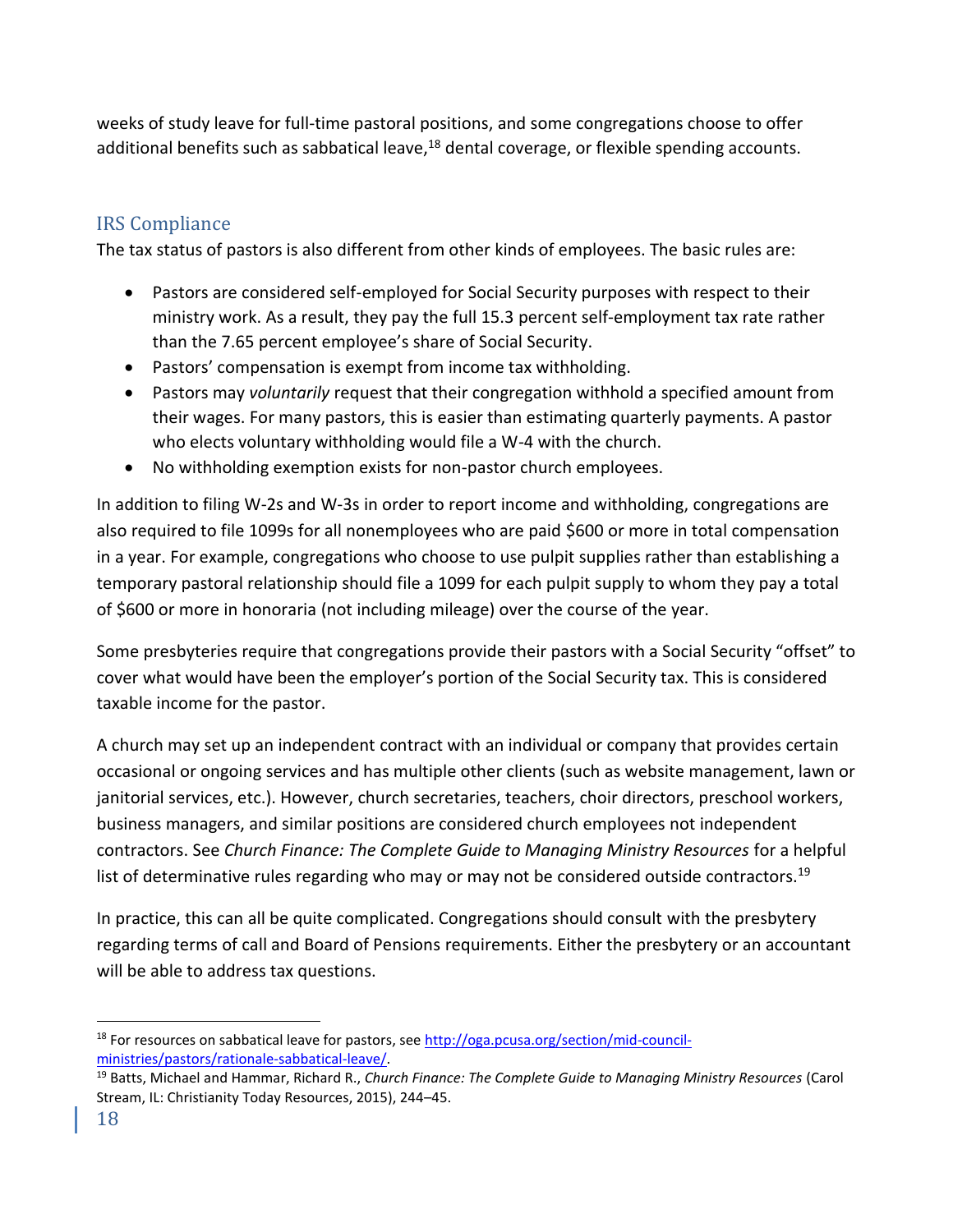# <span id="page-18-0"></span>Employee Oversight

# <span id="page-18-1"></span>Employment Policies and Employee Handbooks

Any congregation that has employees should have an employee handbook or policy manual that is given to every employee when they are hired. The employee should be expected to sign a document stating they have received the handbook, and the document should be kept on file with the congregation.<sup>20</sup> These handbooks outline various aspects of the employer/employee relationship and make congregational life less chaotic by providing a common reference point.

Determining what to include in a handbook can seem daunting, especially if a congregation's existing handbook has not been revised in many years or the congregation has never had one. Typically, employee handbooks address the following categories:

- Equal Employment Opportunity (EEO) statement (clarifies that a congregation will not discriminate)
- Compensation and benefits (e.g., how often employees are paid, whether overtime requires advance permission, how vacation time is accrued and used, which days are recognized as holidays, medical and family leave, and how responsibilities such as military leave or jury duty are handled)
- Safety and security (e.g., snow day or concealed weapon policies)
- Performance management, including both professional development and processes for disciplinary action up to and including termination (e.g., building up skills or capacity for an employee to take on expanded responsibilities or correcting problematic employee behavior)
- Voluntary separation (e.g., notice requirements and expectations for the return of church property)
- Employee concerns and grievances (e.g., a process for receiving employee concerns about a supervisor while protecting the employee from retaliation)
- Digital media use (e.g., policies covering what cannot be viewed on church-owned computers or what cannot be said on church social media accounts)
- Sexual harassment prohibition (e.g., policies to create a safe reporting procedure)
- Child/youth/vulnerable adult protection (policies designed to prevent injury to or abuse of children and vulnerable adults)
- Employee standards of behavior (e.g., standards for dress or for the use of nicotine while working)
- Unemployment policy (clarifies that churches are exempt from participation in state unemployment taxes)

 $^{20}$  If the manual changes, employees should be asked to re-sign it at the time of their next annual review.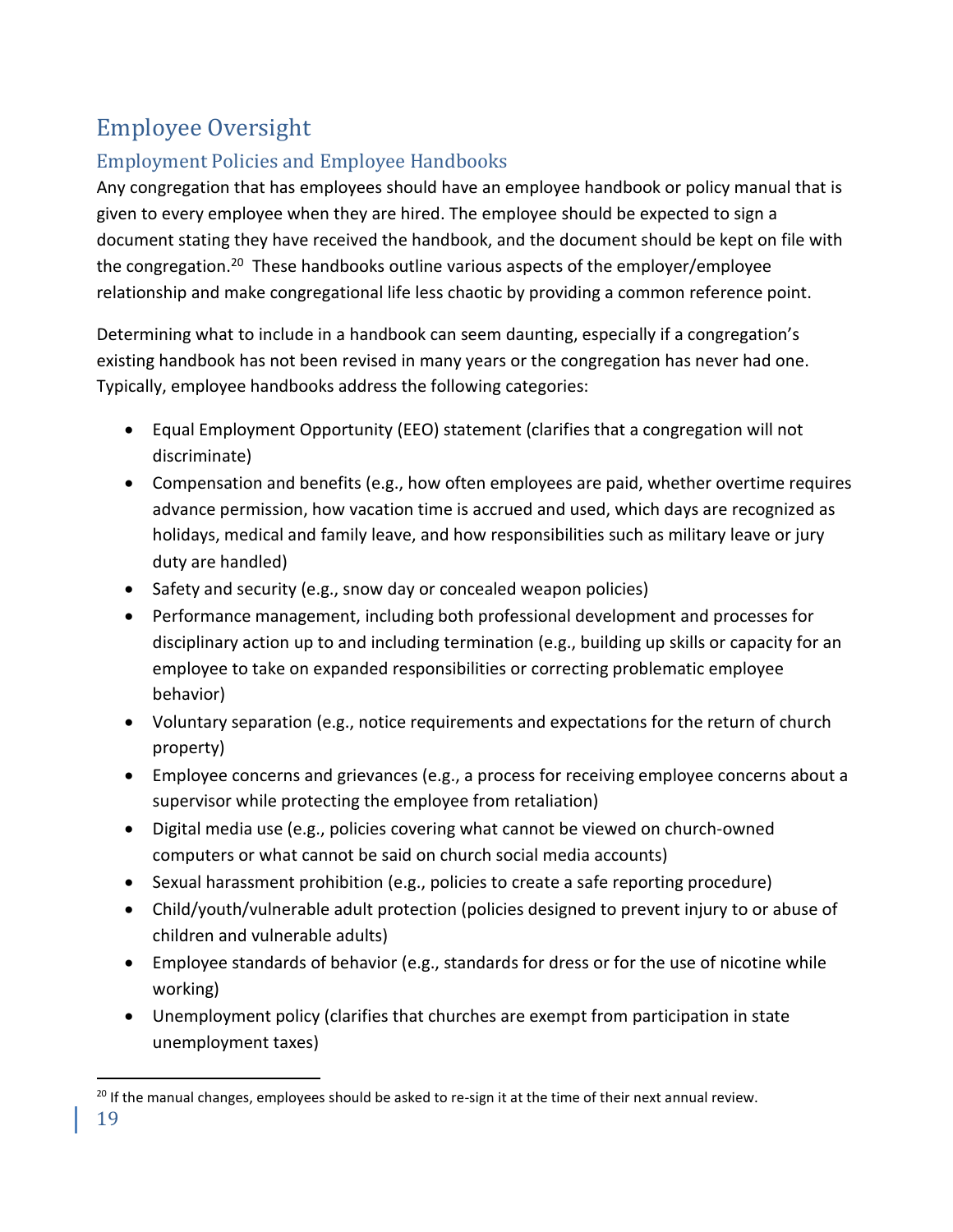• Information about at-will employment. All states recognize at-will employment, the concept that an employee can leave employment at any time for any reason and an employer can terminate an employee at any time for a reason or no reason, as long as the reason is not discriminatory or otherwise illegal. Some states have conditions on at-will separation; check with your local legal advisor.

Because applicable state and local laws vary, it is not possible to include a full list of employment policies in this document. It is also important to know that employment law changes, so policy language needs to be reviewed at least annually. The presbytery is any congregation's best resource for model policies that comply with current federal, state, and local law. In addition, the Employee Handbook of the Presbyterian Church (U.S.A.), A Corporation (the corporation of the General Assembly), is available for review from the Human Resources Department. For specific questions, consult presbytery staff, the PC(USA)'s Legal Services office, or a local employment attorney.

Once policies have been adopted, they should be followed consistently among all staff so that there is no risk of discrimination. Ensuring compliance is often the responsibility of the head of staff, but the session is ultimately responsible. Sessions and session personnel committees should include adherence to personnel policies in the pastor's job description and should review compliance as a part of the pastor's annual evaluation. They should also review the congregation's personnel policies annually, both to ensure that the policies follow Presbyterian polity and applicable law and to ensure that they themselves understand the policies.

## <span id="page-19-0"></span>Supervision and Evaluation

Too often the responsibilities of supervision and evaluation are seen primarily (if not, perhaps, exclusively) in negative terms. The temptation can be to focus on problems and shortcomings. But supervision and evaluation should be even more about recognizing and celebrating accomplishments. It should be about finding ways to support continued growth in areas of excellence and not only about shoring up areas needing remediation. These functions should provide opportunities for evaluating not only staff persons but also the mission tasks of the congregation to see how mission needs and personal gifts are best aligned to accomplish mission goals. When these positive concerns are kept to the fore, both supervisor and employee may find renewed energy around these important functions.

In preparation for a performance evaluation, have the employee reflect on questions like these:

• What do you see as the chief accomplishments of our congregation's mission in the past year, and how did you contribute to those accomplishments?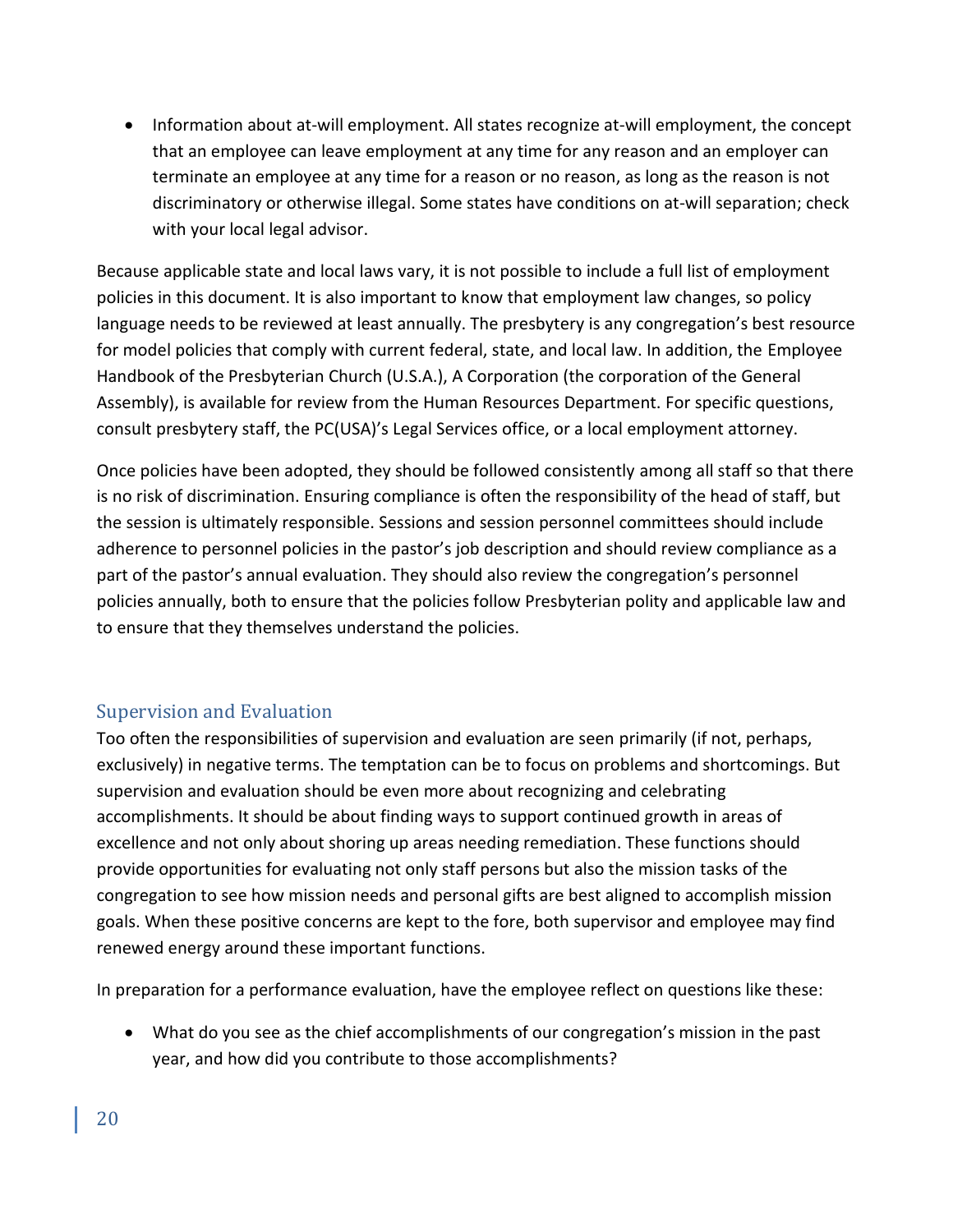- What opportunities for new mission do you see for us in the coming year, and what gifts do you bring to help us bring them to reality?
- What areas of professional growth and development are you finding energy around at this time, and how can we support you in those efforts?

Depending on the size of the staff, these questions may need to be focused more particularly on mission objectives as expressed within the person's job description. But opening an evaluation meeting with a discussion of prepared responses to questions like these can create a space for a productive evaluative process that is more than focusing only on problems.

Even when a congregation agrees on its mission and has established clear job descriptions and an annual review process, it may still have difficulty assessing staff performance. Typical challenges include:

- The congregation may not be clear about who is responsible for evaluation—the session, a personnel committee of the session, or a pastor—and what process to follow.
- Those responsible for evaluation may not have been trained in performance management.
- Those responsible are often uncomfortable evaluating someone else's performance, especially if the person they're evaluating does a job they don't personally know how to do.
- Those responsible may be afraid that anything perceived as criticism will cause conflict.
- If those responsible are not staff, they may not interact on a daily or even weekly basis with persons they are expected to evaluate.
- If those responsible are a group, members may have close personal relationships with or alternatively personal hostilities toward staff they are expected to evaluate, making it difficult for the group to speak with one voice.

If these problems aren't addressed—if effective evaluation doesn't happen—the result for the congregation can be years of failure to carry out the mission and ministry to which God has called the congregation, to care for the members of the congregation, and/or to serve the surrounding community, which may be changing.

One way to address any reluctance to supervise and evaluate, especially as it relates to normal human reluctance to judge others or fears of causing conflict, may be to distinguish between the way care is expressed in an employment relationship and the way it is expressed in a pastoral relationship.

When a pastor interacts with a member or when members interact with each other in a time of trouble, for example, the goal of the relationship is to help the person experience God's love and justice in the midst of difficulties and celebrations.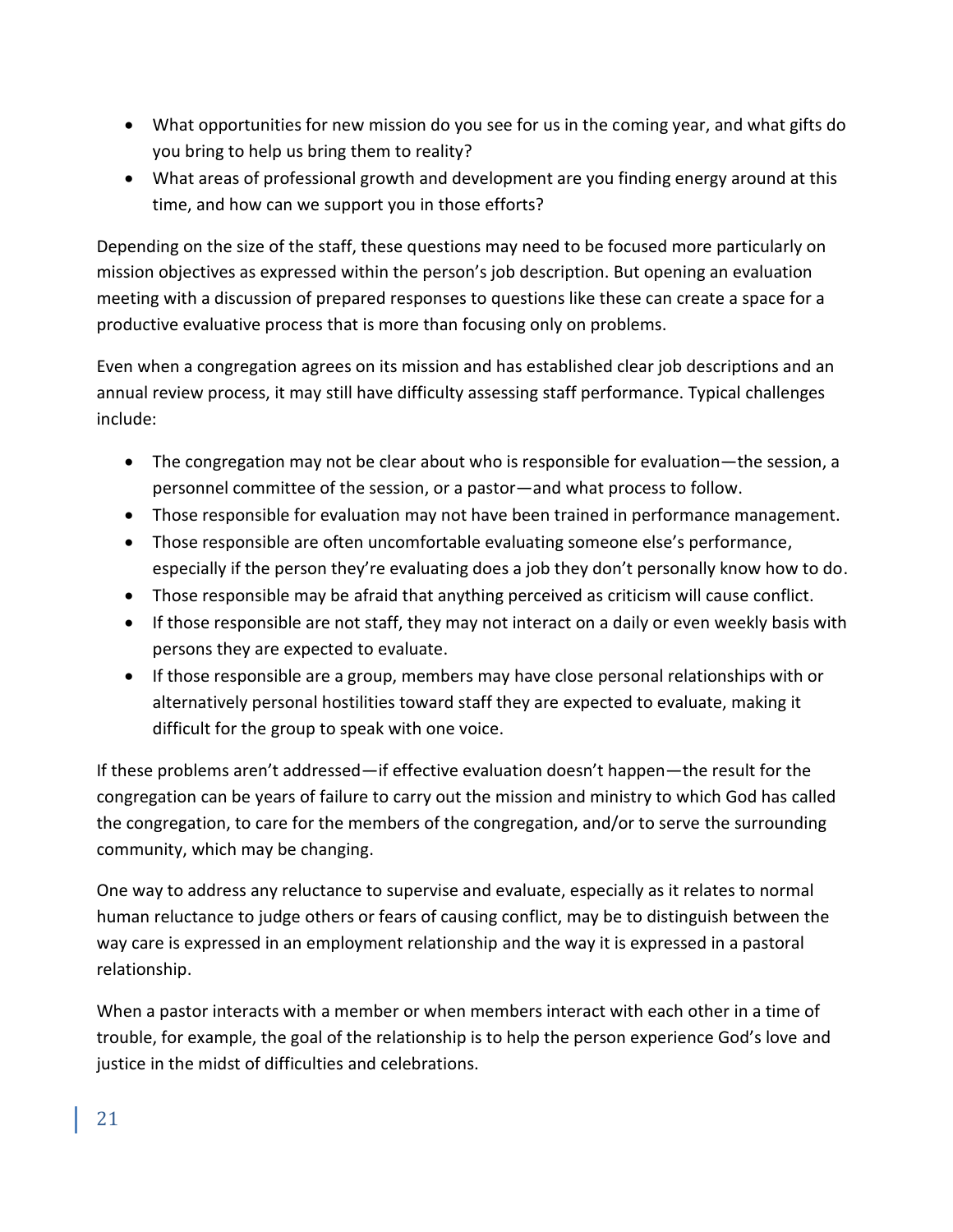In an employment relationship, however, both employer and employee have agreed, first and foremost, that the goal of the relationship is to be faithful to God's mission for the congregation as it has been discerned by the congregation together. While pastoral care may still be offered if a staff person encounters difficulties, care within an employment relationship primarily takes the form of such things as clear job descriptions, health benefits, and leave policies. Ultimately, if an employee fails to perform well enough to help the congregation achieve its mission, it may become necessary to require changes in behavior through performance improvement plans, mentoring, additional training, or even termination or dissolution of call. Change is fundamental to the employment relationship because both the congregation and the staff have agreed to be responsible for and accountable to the congregation's mission. A good performance management process will recognize and negotiate needed change.

What, then, does a congregation do if an employee is also a member? For those responsible for supervision and evaluation, the primary form of relationship regarding areas of work responsibility should be the employment relationship. The employee has many opportunities for friendship and even for pastoral care from another pastor, but there is only one supervisor and only one mission to which both the employee and the supervisor are responsible. In situations in which an employee is also a church member, the supervisor, whether an individual or a group, and the employee must agree in advance to prioritize the employment relationship as it relates to areas of work responsibility. In certain

#### **CONSIDER**

When there is a considerable cultural difference between the staff person and the community being served, additional support for the staffer may be warranted. The burdens on and extra effort required for persons to lead across significant differences are high. Consideration for how staff persons are supported from their cultural perspective is recommended. Care should be taken not to require said support or to question when it is cultivated. For example: Women of color may struggle with receiving so many subtle acts of exclusion (aka microaggressions) in the daily doing of ministry in a majority White congregation. Healthy support mechanisms recognize that context drives what good care is. What works for persons in a dominant culture may be harmful for persons from marginalized identities. Care for the effective mission means appropriate care for the persons and the systems charged with doing that ministry.

areas the "personal" and the "professional" will clearly overlap (for example, in addressing work responsibilities in the context of extended leave for personal or family member medical necessity), but both supervisors and employee need to understand their distinct and respective responsibilities to both individual and the congregation. This practice is not recommended in most cases when avoidable.

For employees to succeed and for God's mission to go forward, the person or group responsible for supervision and evaluation should expect to provide the following for each direct report:

• Supervisory conversations, as often as daily, that recognize the employee's successes and struggles and that offer encouragement and correction as situations arise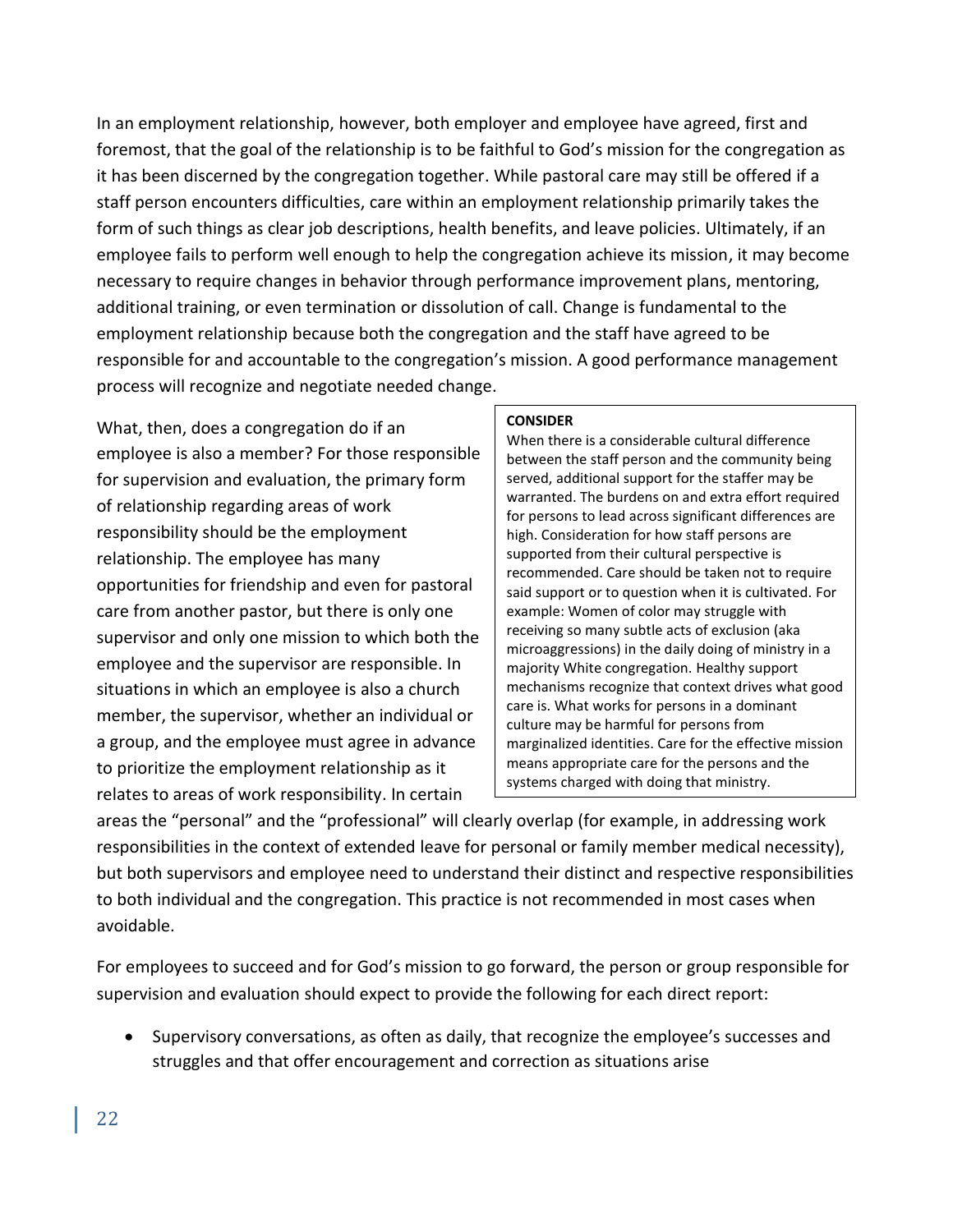- Weekly/monthly/quarterly supervisory check-ins with employees, with frequency depending on both the employee's need for assessment and support and the supervisor's need for information
- An annual evaluation based on the specific elements—essential functions, core competencies, and goals—of the job description and an assessment of progress toward the employee's identified goals, such as SMARTIE goals (see p. 12) or another way of setting achievable and measurable goals $^{21}$

Performance management does not depend on the supervisor or evaluator knowing how to do the employee's job. Instead, the job description and goals should be clear enough and measurable enough that they can be used to define whether the employee is performing or not. For example, if the congregation sets a goal to start, within the next 12 months, a new worship opportunity for a different demographic of worship participants, and the music director is tasked with identifying and implementing an appropriate new music offering, then the music director should be evaluated on this goal and whether it cohesively supports the new worship service.

Anonymous member surveys and anonymous complaints should not be used for performance management. A job description, once adopted by a session, is the only applicable standard for whether an employee is performing effectively. Providing a voice to every

#### **CONSIDER**

Anonymous surveys are cover for explicit bias to be exercised without responsibility or accountability.

discontented individual, especially those who do not understand or agree with the congregation's discerned mission, only leads to employee confusion and conflict among members. Members who are unhappy with staff performance should be expected to speak to the session or its personnel committee about their concerns.

Very few people are truly gifted at either giving or receiving performance evaluation, but some version of it is fundamental to the effective pursuit of God's call. Both pastors and members who are expected to function in a supervisory or evaluative role should receive training so that they can do the work effectively. Those who are reluctant to be trained in performance management, as well as employees who refuse to be meaningfully supervised or evaluated, should probably not be retained in their role.

# <span id="page-22-0"></span>Standards of Conduct and Professional Ethics

In 1998, the 210th General Assembly approved a report titled "Life Together in the Community of Faith: Standards of Ethical Conduct for Members of the Presbyterian Church (USA)."<sup>22</sup> Similar

 $21$  For examples of a job description and an evaluation form based on the job description, see Appendices B and D. <sup>22</sup> [https://www.pcusa.org/site\\_media/media/uploads/oga/publications/ethical-conduct.pdf](https://www.pcusa.org/site_media/media/uploads/oga/publications/ethical-conduct.pdf)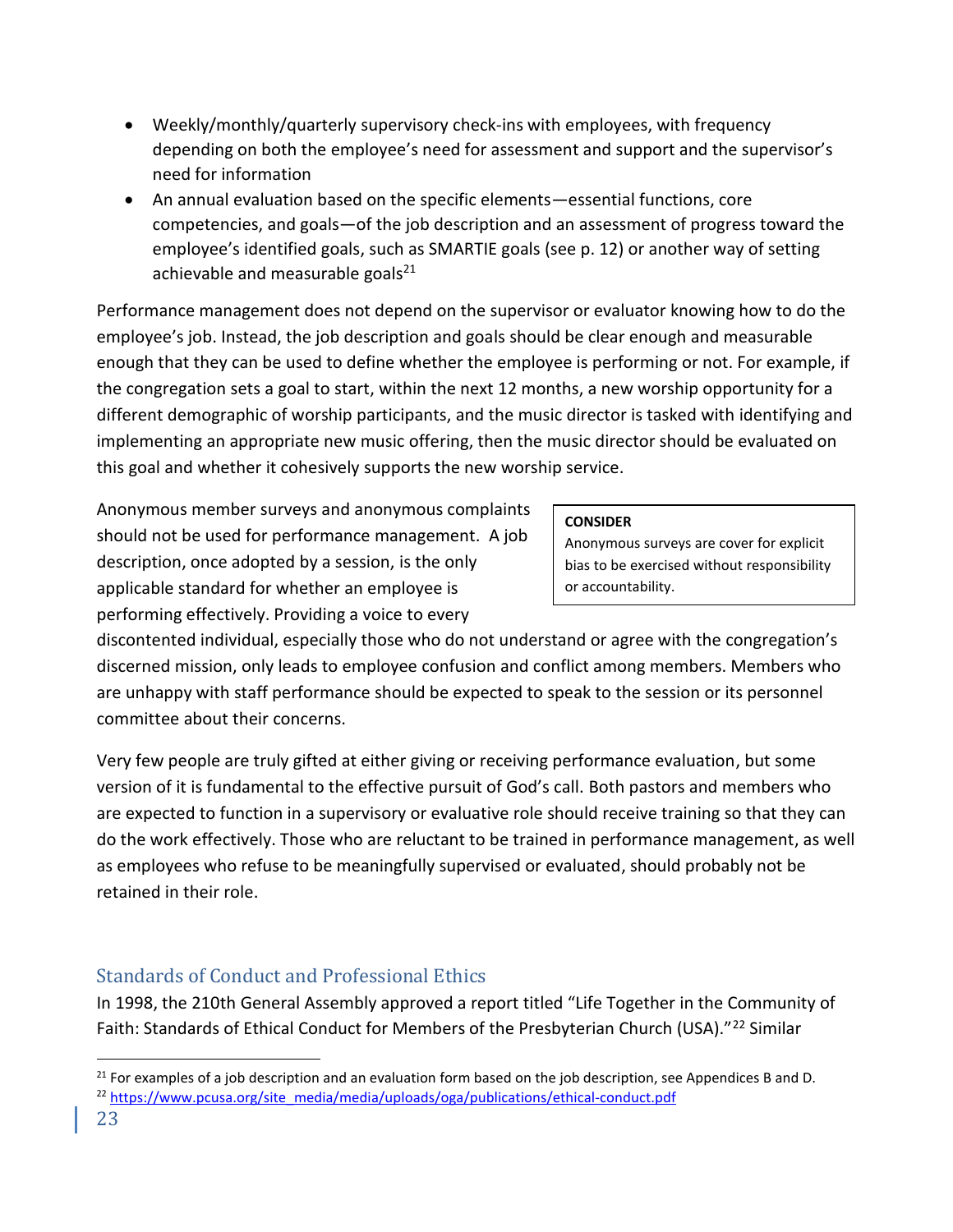standards were approved for employees, volunteers, and ordained officers. These standards were recommended for study, approval, and inclusion in manuals of operations and for use by congregations, sessions, and personnel committees. In 2011, based on "Standards of Ethical Conduct," the Presbyterian Center approved "Standards of Behavior"<sup>23</sup> on how to create a culturally proficient workplace. In 2006, an Ethics Policy for employees of the Presbyterian Mission Agency and the Office of the General Assembly was adopted.<sup>24</sup> This is a business ethics policy. More recently, the Presbyterian Mission Agency, Office of the General Assembly, and the Administrative Services Group of the Presbyterian Church (U.S.A.), A Corporation, adopted a revised version of this policy for their employees, including the following:

- A commitment to avoid conflicts of interest
- A promise of confidentiality regarding all information not publicly known about the entities
- A duty to keep accurate and timely records
- A duty to disclose violations of the ethics policy and to protect whistleblowers from retaliation
- A description of the investigative process to be used when violations are alleged, including the option to put the accused staff on administrative leave pending the result of the investigation
- A duty to train staff in the meaning and intent of the policy<sup>25</sup>

All employees are annually required to acknowledge receipt of the policy and indicate that they are responsible for ensuring that employees under their supervision are aware of the policy and are asked to name any violations known to them at that time. Whistleblower forms are provided for reporting violations, as are procedures of processing a report of a violation.

Congregations are encouraged to adopt similar policies and procedures. They are also encouraged to hold annual training for both session members and staff regarding ethics policies, and to ask session members and staff to sign a document attesting to their understanding. In the case of session members, such training can be included in annual training about the manual of operations in order to ensure session awareness of the congregation's policies.

# <span id="page-23-0"></span>Sexual Misconduct and Abuse

The Presbyterian Church (U.S.A.) believes that sexual abuse, sexual harassment, and sexual misconduct are never permissible or acceptable. As councils of the church, sessions are *required* by

<sup>25</sup> [https://www.presbyterianmission.org/wp-content/uploads/sites/20/A-Corporation-Universal-Handbook-Effective-1-](https://www.presbyterianmission.org/wp-content/uploads/sites/20/A-Corporation-Universal-Handbook-Effective-1-1-20-final.pdf) [1-20-final.pdf](https://www.presbyterianmission.org/wp-content/uploads/sites/20/A-Corporation-Universal-Handbook-Effective-1-1-20-final.pdf)

<sup>23</sup> <https://www.presbyterianmission.org/resource/standards-behavior/>

<sup>24</sup> <https://www.presbyterianmission.org/wp-content/uploads/ethics-policy-pma-oga-employees.pdf>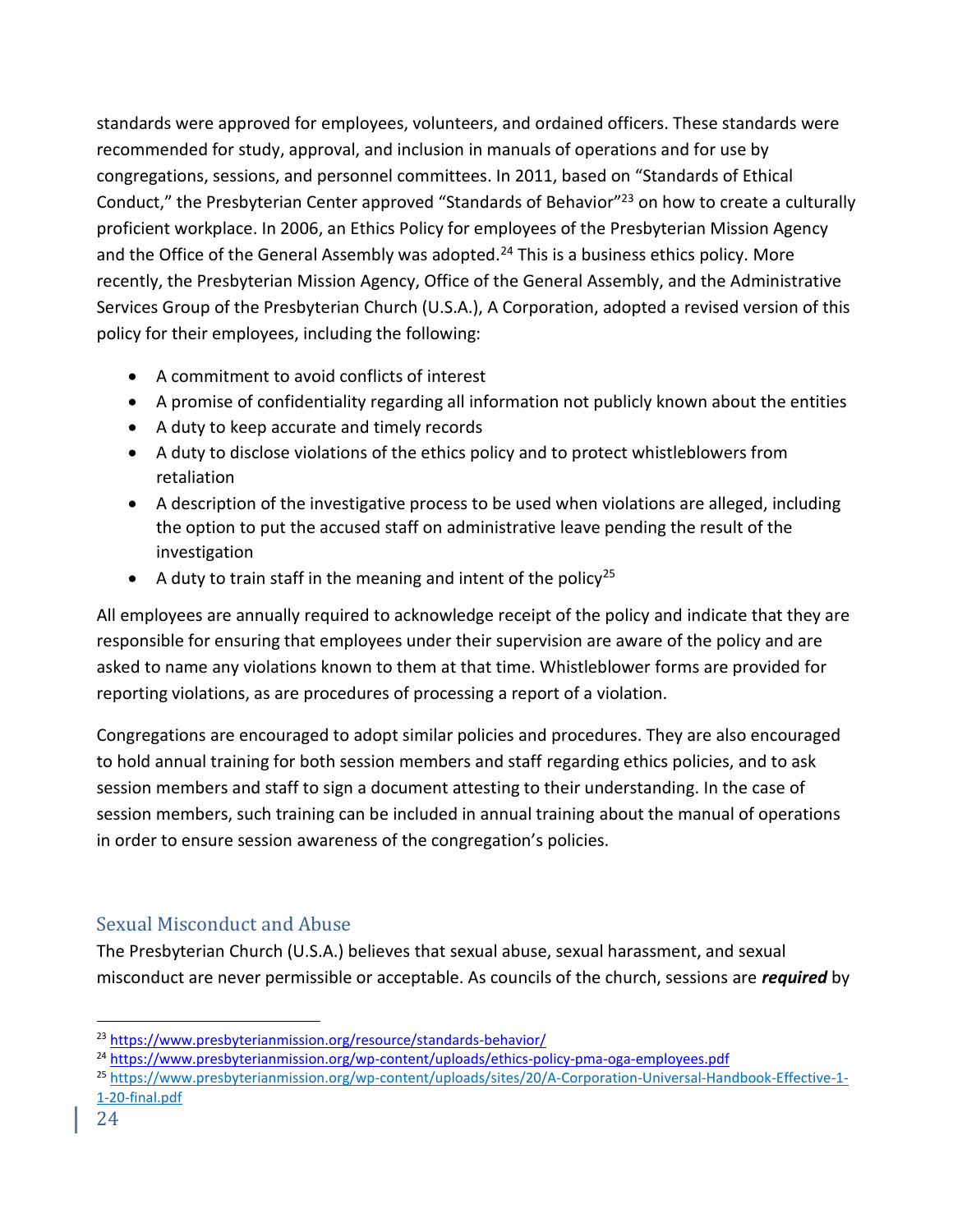the *Book of Order* to adopt and implement a sexual misconduct policy and a child and youth protection policy. Policies approved by the General Assembly include:

### • **Standards of Ethical Conduct**

(Approved by the 210th General Assembly [1998]). The standards provide that members, employees, volunteers, and ordained officers of the PC(USA) will refrain from exploiting relationships for personal gain, including sexual harassment. **[Download](http://oga.pcusa.org/media/uploads/oga/pdf/ethical-conduct.pdf)**

## • **Sexual Misconduct Policy and Its Procedures**

(Adopted by the 219th General Assembly [2010], updated October 2013). It is the policy of the Presbyterian Church (U.S.A.) … that all church members, church officers, nonmember employees, and volunteers of congregations, governing bodies, and entities of the church are to maintain the integrity of the ministerial, employment, and professional relationship always. Persons who engage in sexual misconduct are in violation of the principles set forth in scripture, and of the ministerial, pastoral, employment, and professional relationship. It is never permissible or acceptable for a church member, officer, employee, or volunteer to engage in sexual misconduct. **[Download](http://www.pcusa.org/resource/presbyterian-church-us-sexual-misconduct-policy-an/)**

#### • **Child/Youth/Vulnerable Adult Protection Policy and Its Procedures**

(Approved by the 222nd General Assembly [2016]). It is the policy of the General Assembly of the Presbyterian Church (U.S.A.) and all entities of the General Assembly that all church members, church officers, nonmember employees and/or contractors, and volunteers of congregations, councils and entities of the church are to maintain the strongest sense of integrity, safety, nurturing, and care involving all interactions with children, youth, and vulnerable adults. This policy applies to all General Assembly entity sponsored activities that involve children, youth, and vulnerable adults. **[Download](https://www.presbyterianmission.org/wp-content/uploads/Child-Youth-Vulnerable-Adult-Protection-Policy-Approved-by-GA-2016.pdf)**

The General Assembly policies are models that congregations can use to draft their own policies, which should be drafted for the particular church. Additional resources and information on all aspects of creating safe ministries, including reports, liturgical resources, and guides to creating policy, can be found at [https://www.presbyterianmission.org/legal-resources/creating-safe](https://www.presbyterianmission.org/legal-resources/creating-safe-ministries/helpful-resources/)[ministries/helpful-resources/.](https://www.presbyterianmission.org/legal-resources/creating-safe-ministries/helpful-resources/)

## <span id="page-24-0"></span>**Termination**

One of the hardest decisions for any congregation is whether to terminate an employee. As these decisions are considered and discerned, refer to policies and procedures already within the PC(USA) for discipline, such as the Rules of Discipline and the responsibility of the congregation, the session, and any committees of the session to follow the Rules of Discipline. The *Book of Order* also outlines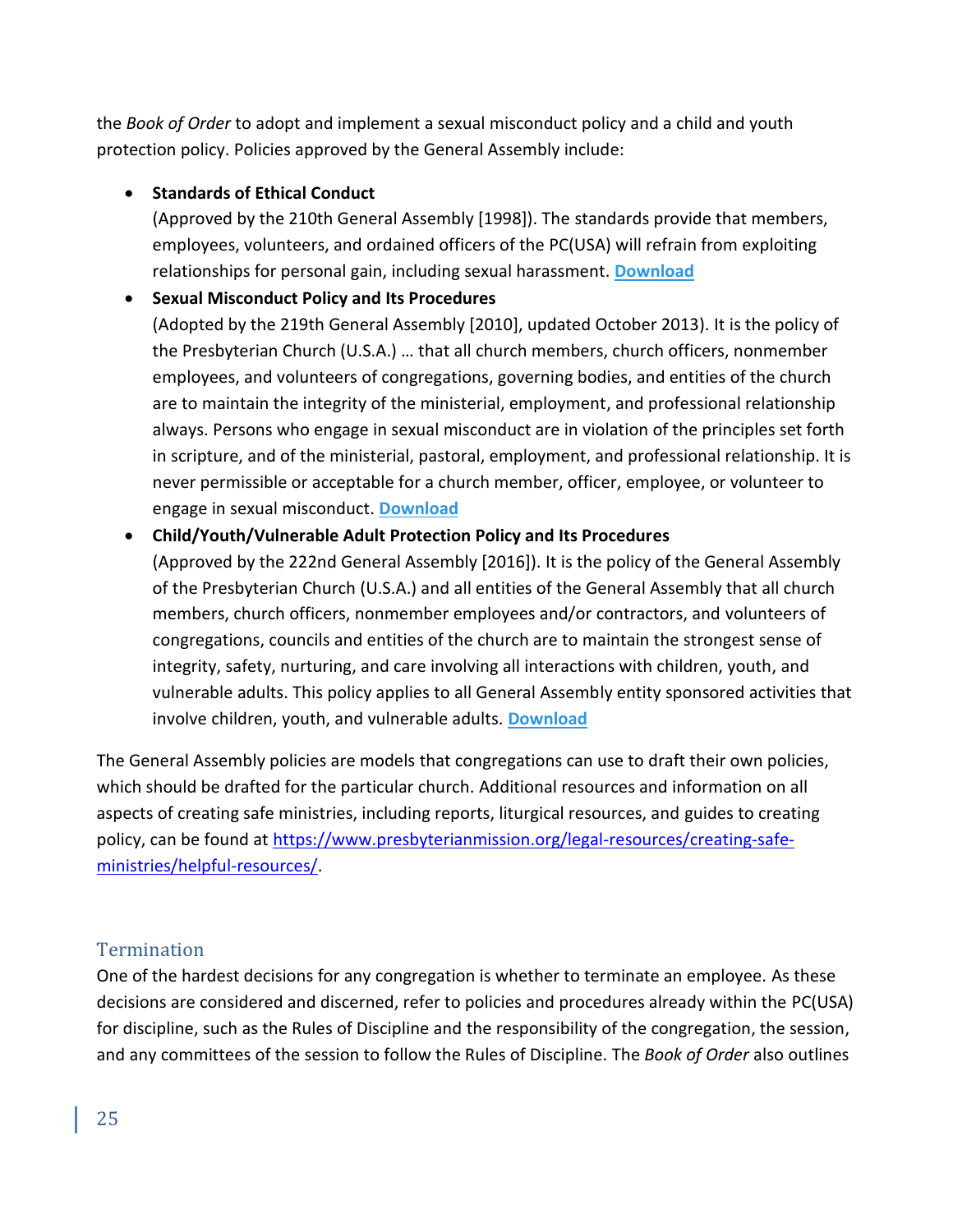who is responsible for termination; it is recommended that this responsibility be placed in the manual of operations. Within the PC(USA), the pastor is never responsible for termination.

Although every case is different, the following can also be helpful:

- Adopt policies and procedures for progressive discipline and termination and follow the policies consistently.
- Those responsible for supervision should address poor performance or poor behavior *as it occurs* and should document what was said or done. Any ongoing problems should always be documented in writing in annual evaluations.
- Be clear in the manual of operations about who is responsible for any decision to terminate. It is never helpful to have to debate who is in charge in the midst of a difficult staffing decision.
- Whoever is responsible for a decision to terminate, whether session or personnel committee, should be trained to do this difficult work.
- If it appears that a termination decision may need to be made at some time in the future, talk to an attorney now in order to identify and mitigate any potential legal hazards.

#### Pastoral Dissolution

Only the presbytery is responsible for dissolving the installed and called pastoral relationship after consultation with the pastor and the congregation. It is not appropriate for a session and a pastor to negotiate a dissolution agreement since neither the session nor the pastor has the power to dissolve the pastoral relationship. Any potential additional compensation in addition to the salary (often referred to as a severance package) for the pastor is considered a change to the term of call of the pastor and must be approved by the congregation during a congregational meeting. It is not appropriate for a session and a pastor to agree to a severance package since neither the session nor the pastor has the power to approve the change to the terms of call.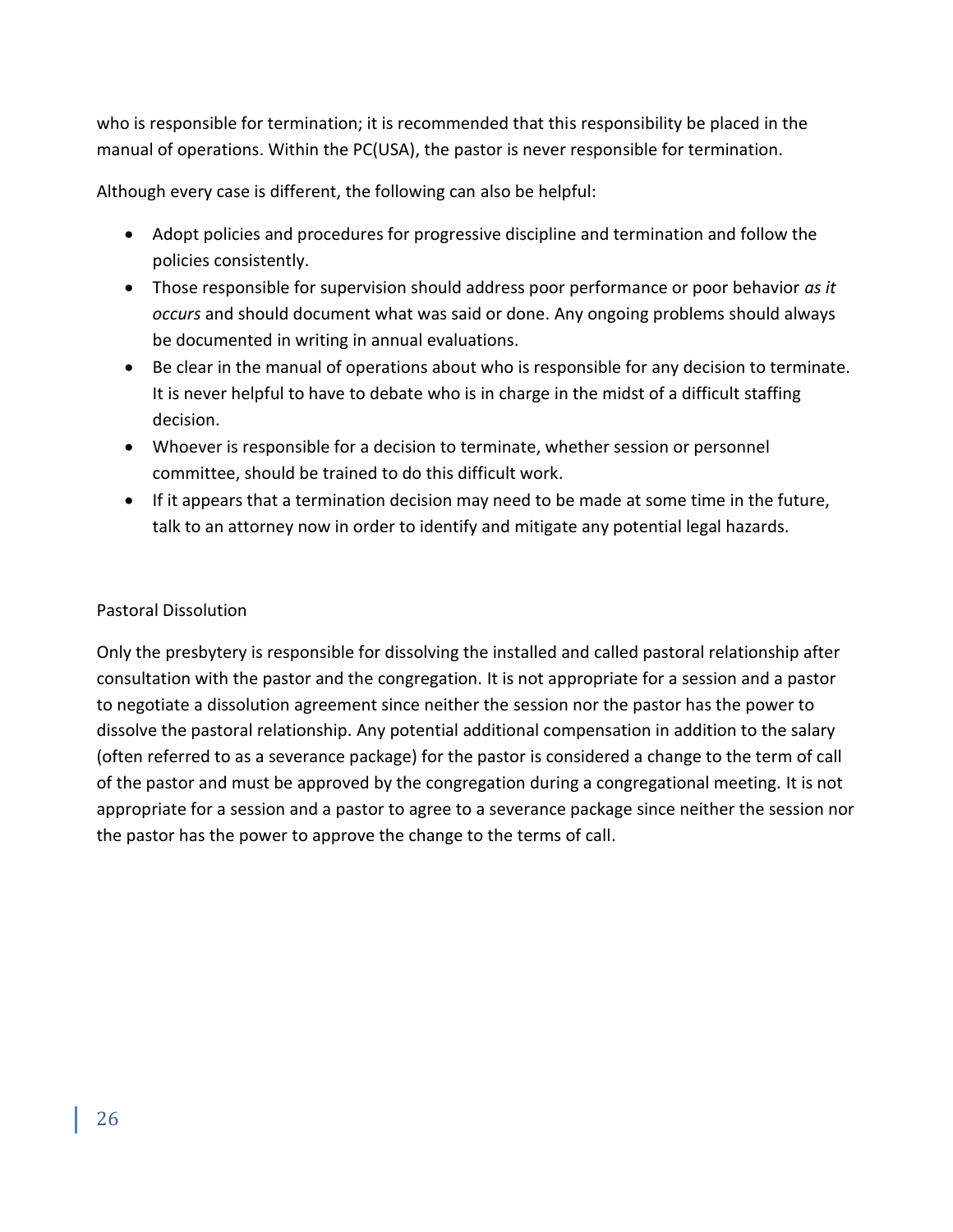# <span id="page-26-0"></span>Appendixes

# Appendix A

# <span id="page-26-1"></span>Guidance on Interview Questions

| <b>Issue</b>                           | <b>Do NOT Ask</b>                                                                                                                                                                                                | You May Ask                                                                                                                                       |
|----------------------------------------|------------------------------------------------------------------------------------------------------------------------------------------------------------------------------------------------------------------|---------------------------------------------------------------------------------------------------------------------------------------------------|
| Age                                    | Applicant's age, date of birth, date of<br>high school or college graduation.<br>Federal and state laws prohibit<br>discrimination based upon age, 40<br>and over.                                               | Whether the applicant is over the<br>minimum age and under the maximum<br>age, if age is a bona fide occupational<br>qualification.               |
| Alcohol or Drug<br>Use                 | Any questions at all. Under the<br>Americans with Disabilities Act<br>alcoholism is a covered disability, but<br>current illegal drug use is not<br>protected.                                                   | Nothing.                                                                                                                                          |
| <b>Arrest Record</b>                   | Any questions at all. The EEOC<br>discourages employers from relying<br>on arrests to make hiring decisions;<br>studies show that racial ethnic<br>citizens are arrested at higher rates<br>than white citizens. | Nothing.<br>After job offer and before start of<br>employment, conduct background<br>checks to address any relevant issues in<br>this area.       |
| Citizenship/<br><b>National Origin</b> | Where the applicant or parents were<br>born, customs, accent, attire, date<br>they/he/she became a citizen.<br>Federal and state laws prohibit<br>discrimination based upon<br>citizenship and national origin.  | What languages the candidate speaks<br>or reads/writes, only if being<br>multilingual is relevant to the job duties<br>of the position.           |
| <b>Credit History</b>                  | Any questions at all. Credit history<br>and credit ratings are considered<br>discriminatory toward minority<br>candidates.                                                                                       | Nothing.<br>Credit will be included in background<br>check if relevant to the position (after<br>job offer and before start of<br>employment).    |
| <b>Criminal Record</b>                 | Any questions at all.                                                                                                                                                                                            | Nothing.<br>Run criminal background checks to<br>address any relevant issues in this area<br>(after job offer and before start of<br>employment). |

# **What You Can Ask/What You Cannot Ask**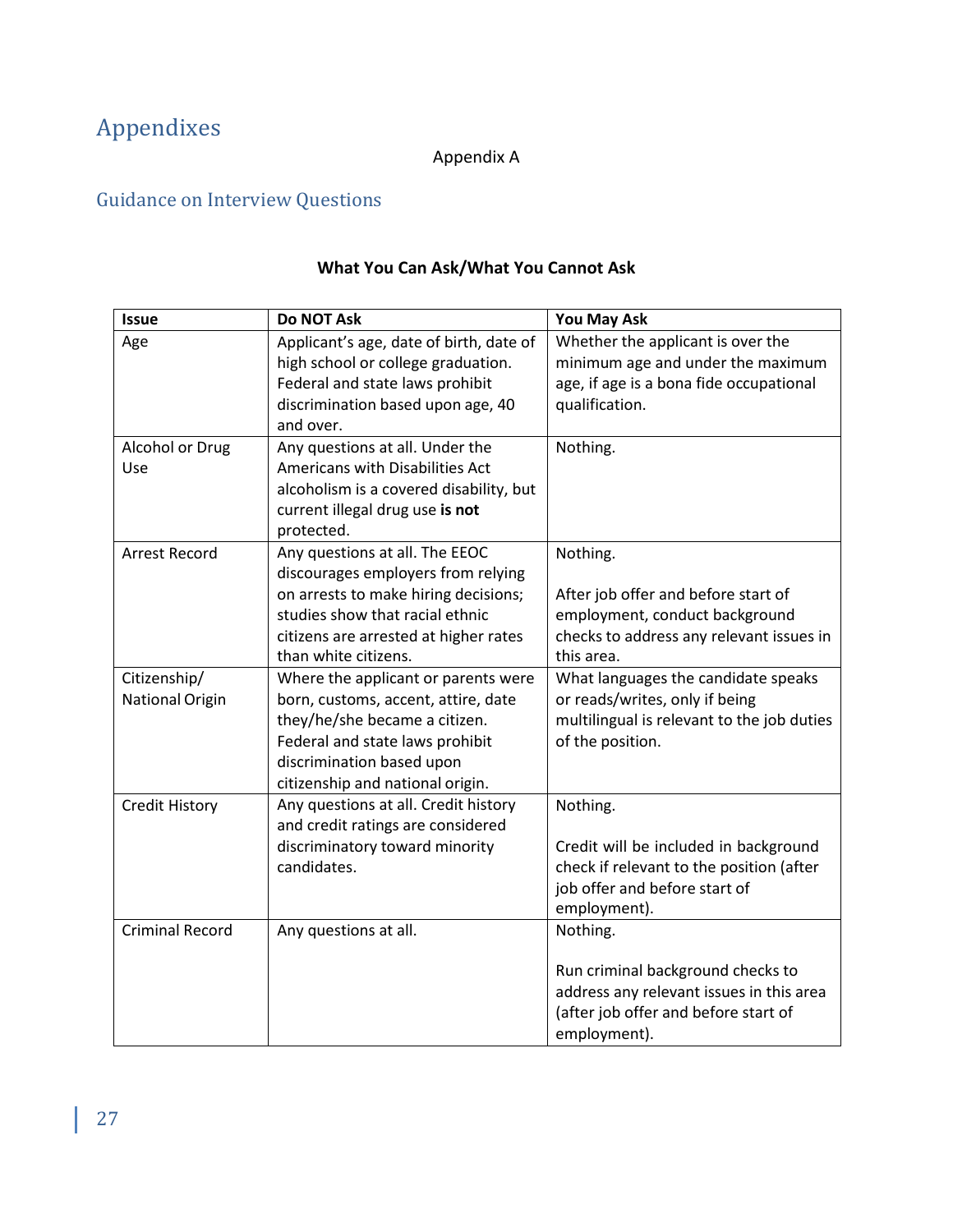| <b>Disabilities</b>              | Any questions about obvious or<br>perceived disabilities, past injuries,<br>physical limitations, worker's<br>compensation claims, lawsuits over<br>injuries, medications, or any question<br>that would lead to answers about<br>disabilities. Under the Americans<br>with Disabilities Act, pre-offer<br>inquiries about disabilities are<br>prohibited, except in very limited<br>circumstances. | You may show the applicant the job<br>description and ask if the applicant can<br>perform the essential functions of the<br>job. 1) If the answer is yes, ask nothing<br>else; however, if necessary, you can<br>ask the applicant to show how<br>they would perform one of the<br>essential functions, then stop asking<br>questions in that area. 2) If the answer<br>is yes and the candidate can perform<br>the essential functions with<br>accommodation, discuss the<br>accommodation and seek legal advice.<br>3) If the answer is no, the candidate<br>cannot perform all the essential<br>functions of the job, document the<br>answer and ask which functions the<br>applicant cannot perform. If the<br>applicant self-identifies as disabled,<br>document it. |
|----------------------------------|-----------------------------------------------------------------------------------------------------------------------------------------------------------------------------------------------------------------------------------------------------------------------------------------------------------------------------------------------------------------------------------------------------|---------------------------------------------------------------------------------------------------------------------------------------------------------------------------------------------------------------------------------------------------------------------------------------------------------------------------------------------------------------------------------------------------------------------------------------------------------------------------------------------------------------------------------------------------------------------------------------------------------------------------------------------------------------------------------------------------------------------------------------------------------------------------|
| Gender Identity or<br>Expression | Any questions at all about gender<br>identity or expression.                                                                                                                                                                                                                                                                                                                                        | Nothing.                                                                                                                                                                                                                                                                                                                                                                                                                                                                                                                                                                                                                                                                                                                                                                  |
| Genetic<br>Information           | About genetic tests of applicant or<br>family members or family health<br>history. Under the federal Genetic<br>Information Nondiscrimination Act, it<br>is illegal to discriminate in<br>employment based upon genetic<br>information.                                                                                                                                                             | Nothing.                                                                                                                                                                                                                                                                                                                                                                                                                                                                                                                                                                                                                                                                                                                                                                  |
| Licenses and<br>Certifications   |                                                                                                                                                                                                                                                                                                                                                                                                     | If they are relevant to the position.                                                                                                                                                                                                                                                                                                                                                                                                                                                                                                                                                                                                                                                                                                                                     |
| Marital or family<br>status      | About marital, family status,<br>pregnancy, number of children, or<br>childcare issues. Federal and state<br>law prohibit discrimination based<br>upon gender and pregnancy.                                                                                                                                                                                                                        | If the applicant can perform the<br>essential functions of the job, including<br>work schedule, but the question must<br>be asked of ALL candidates, not just<br>female candidates.                                                                                                                                                                                                                                                                                                                                                                                                                                                                                                                                                                                       |
| Membership                       | Any questions about clubs and<br>organizations to which the applicant<br>belongs, unless they are expressly<br>relevant to the position.                                                                                                                                                                                                                                                            | Organizations to which applicant<br>belongs and positions held, if the<br>information is not used to discriminate<br>based upon a protected category<br>(e.g., age, gender, race). And the<br>organizations should be relevant to the<br>position (e.g., if you are interviewing a<br>lawyer, bar association membership is<br>relevant).                                                                                                                                                                                                                                                                                                                                                                                                                                 |

 $\mathbb{R}$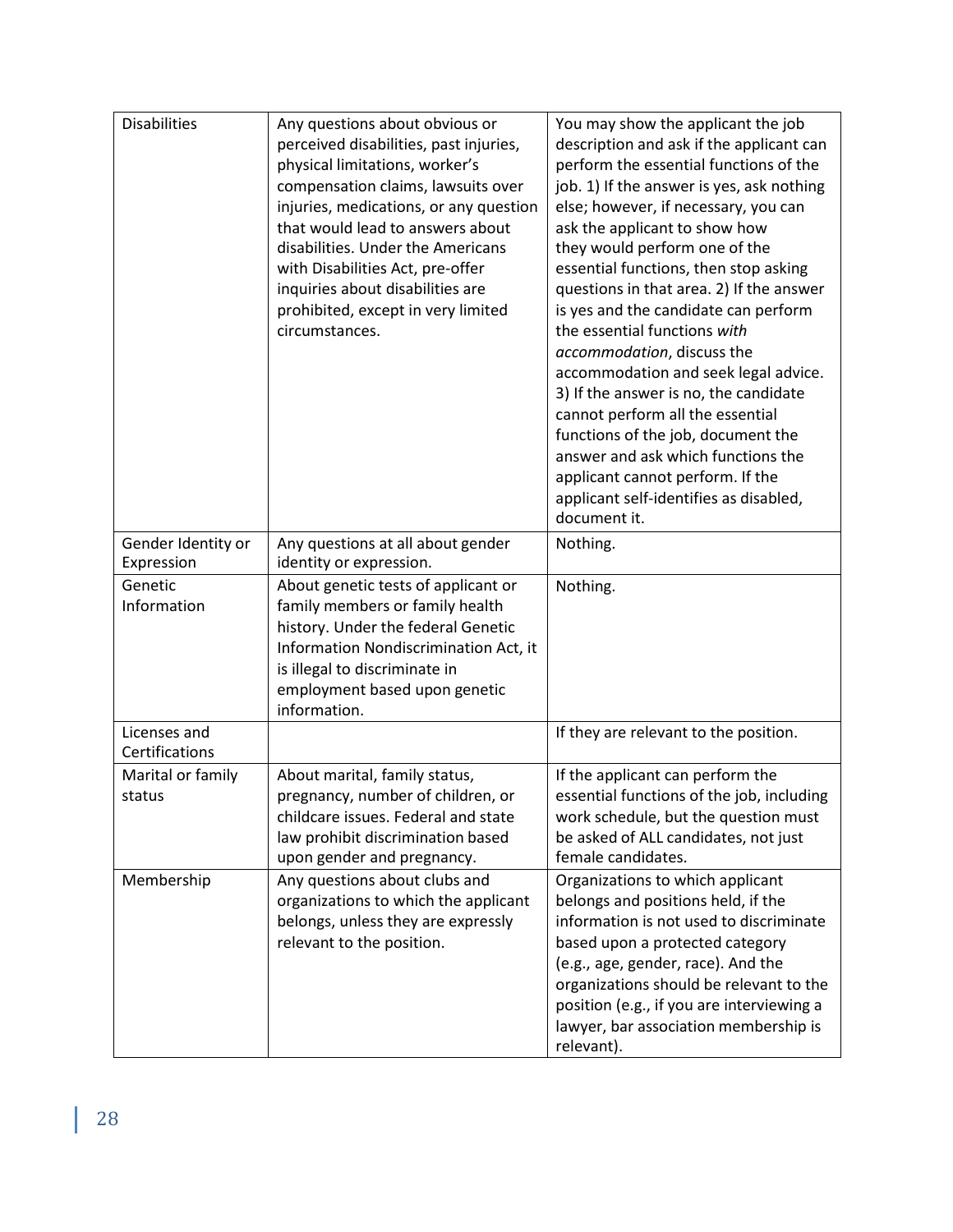| <b>Military Service</b>   | Any questions about military service,<br>unless they are expressly relevant to<br>the position. Federal law prohibits<br>discrimination based upon military<br>service.                                                                           | Rank attained, experience, and<br>education in the military as it relates to<br>the position.   |
|---------------------------|---------------------------------------------------------------------------------------------------------------------------------------------------------------------------------------------------------------------------------------------------|-------------------------------------------------------------------------------------------------|
| Race/Color                | Any questions at all about race or<br>color. State and federal law prohibit<br>discrimination based upon<br>race/color.                                                                                                                           | Nothing.                                                                                        |
| Religion/Creed            | Questions about religious beliefs, to<br>what religious community the<br>applicant belongs, religious holidays<br>the applicant observes, religious<br>customs, unless religion is a bona<br>fide occupational qualification for the<br>position. | If the applicant can perform the<br>essential functions of the job, including<br>work schedule. |
| Sex                       | Questions about the gender of an<br>applicant. State and federal law<br>prohibit discrimination based upon a<br>candidate's gender.                                                                                                               | Nothing.                                                                                        |
| <b>Sexual Orientation</b> | Anything at all about a candidate's<br>sexual orientation.                                                                                                                                                                                        | Nothing.                                                                                        |
| Smoking                   | If the applicant smokes. It is a<br>violation of laws of some states to<br>discriminate against smokers.                                                                                                                                          | Nothing.                                                                                        |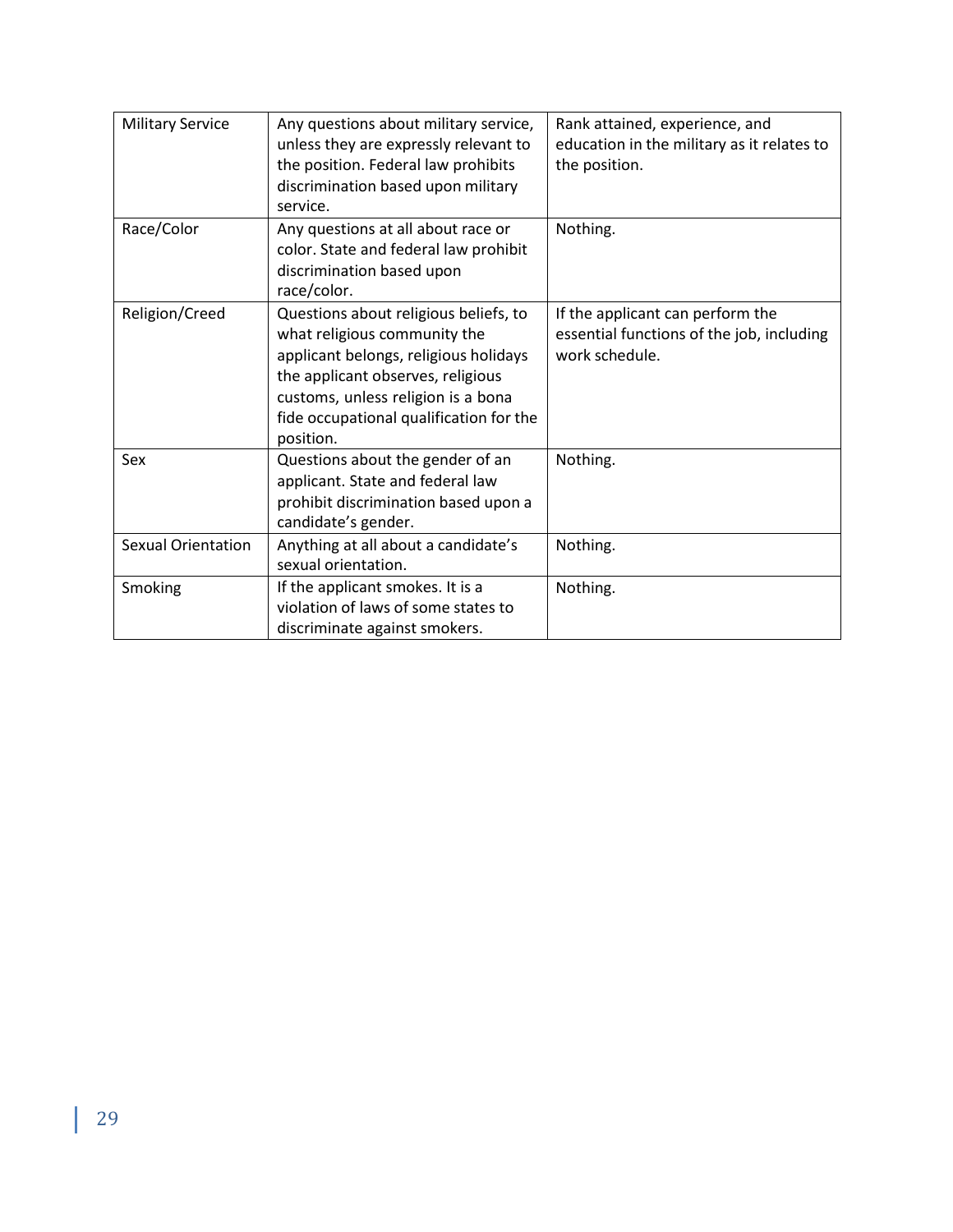#### Appendix B

# Sample Annual Evaluation Form Based on Job Description\*

<span id="page-29-0"></span>

| <b>Employee Name:</b>      |                         |
|----------------------------|-------------------------|
| <b>Position Title:</b>     |                         |
| <b>Supervisor's Name:</b>  |                         |
| <b>Supervisor's Title:</b> |                         |
| Date of Review:            | <b>Period Reviewed:</b> |

**Accomplishments** (Indicate progress related to goals below that were identified during last year's review. Also list other accomplishments from this review period.)

- A.
- 
- B.
- C.

D.

**Essential Functions and Responsibilities:** (Note that the contents of this section correspond to the section of the same name in the employee's job description.)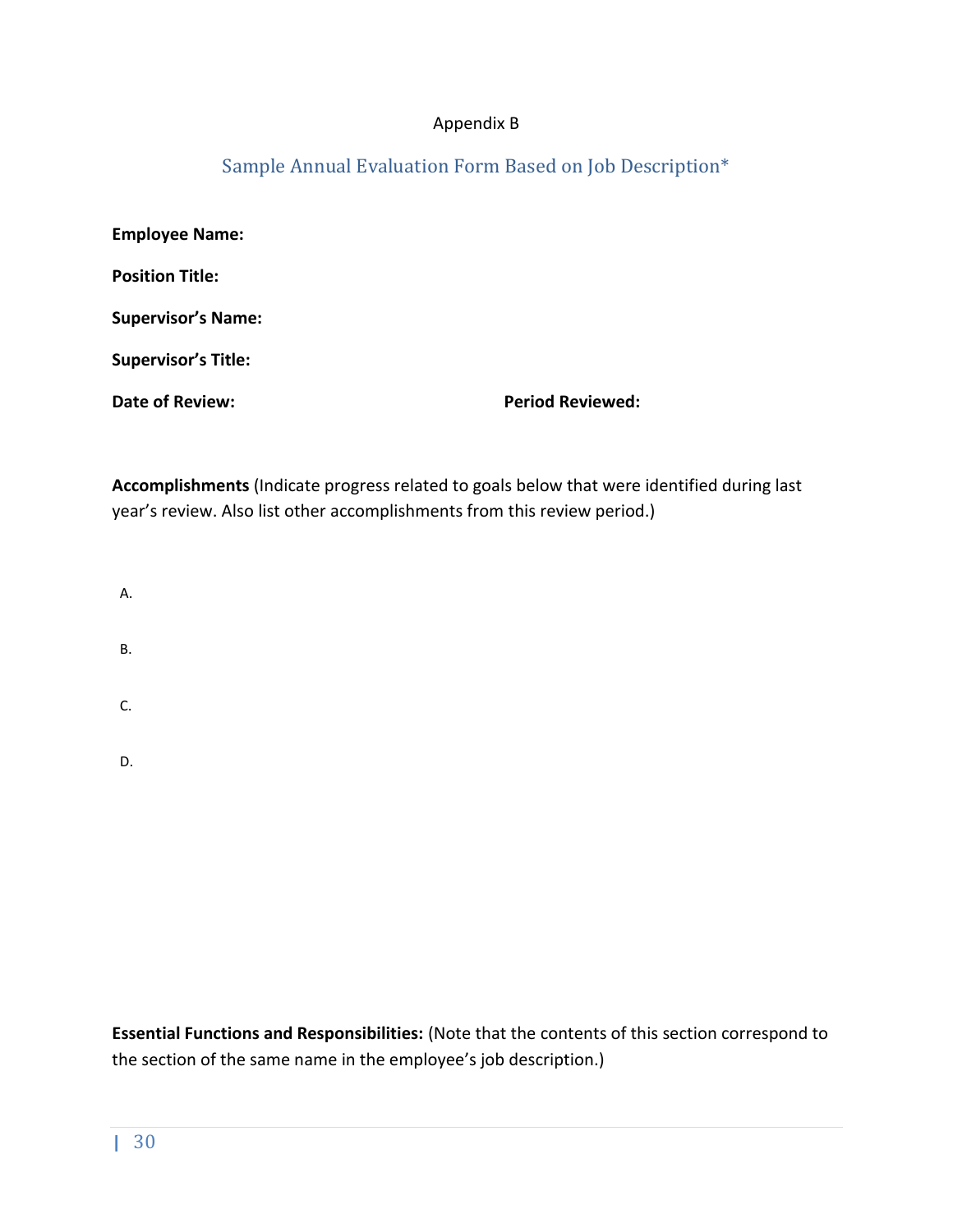| <b>Performance Expectations</b>                                 | <b>Comments</b>                                                | <b>Rating</b>           |
|-----------------------------------------------------------------|----------------------------------------------------------------|-------------------------|
| Taken from Job Description                                      | Describe how performance compares with                         | Performing              |
|                                                                 | expectations. Describe strengths and areas for<br>improvement. | or Needs<br>Improvement |
|                                                                 |                                                                |                         |
| Oversee accounts payable and<br>receivable processes, including |                                                                |                         |
| verification of cash donations,                                 |                                                                |                         |
| management of bank deposits,                                    |                                                                |                         |
| working with accountants to ensure                              |                                                                |                         |
| compliance with appropriate policies                            |                                                                |                         |
|                                                                 |                                                                |                         |
| Manage budgeting and auditing                                   |                                                                |                         |
| processes                                                       |                                                                |                         |
|                                                                 |                                                                |                         |
|                                                                 |                                                                |                         |
| Assist pastor as needed                                         |                                                                |                         |
|                                                                 |                                                                |                         |
| Produce quarterly congregational                                |                                                                |                         |
| statements of giving                                            |                                                                |                         |
|                                                                 |                                                                |                         |
|                                                                 |                                                                |                         |
| Purchase and manage supplies and<br>equipment                   |                                                                |                         |
|                                                                 |                                                                |                         |
|                                                                 |                                                                |                         |
| Act as primary receptionist<br>whenever in office and ensure a  |                                                                |                         |
| welcoming environment for all                                   |                                                                |                         |
|                                                                 |                                                                |                         |
|                                                                 |                                                                |                         |
| Manage incoming and outgoing mail                               |                                                                |                         |
|                                                                 |                                                                |                         |
|                                                                 |                                                                |                         |
| Train volunteers regarding routine                              |                                                                |                         |
| office procedures                                               |                                                                |                         |
|                                                                 |                                                                |                         |
| Assist with set-up of special events<br>as needed               |                                                                |                         |
|                                                                 |                                                                |                         |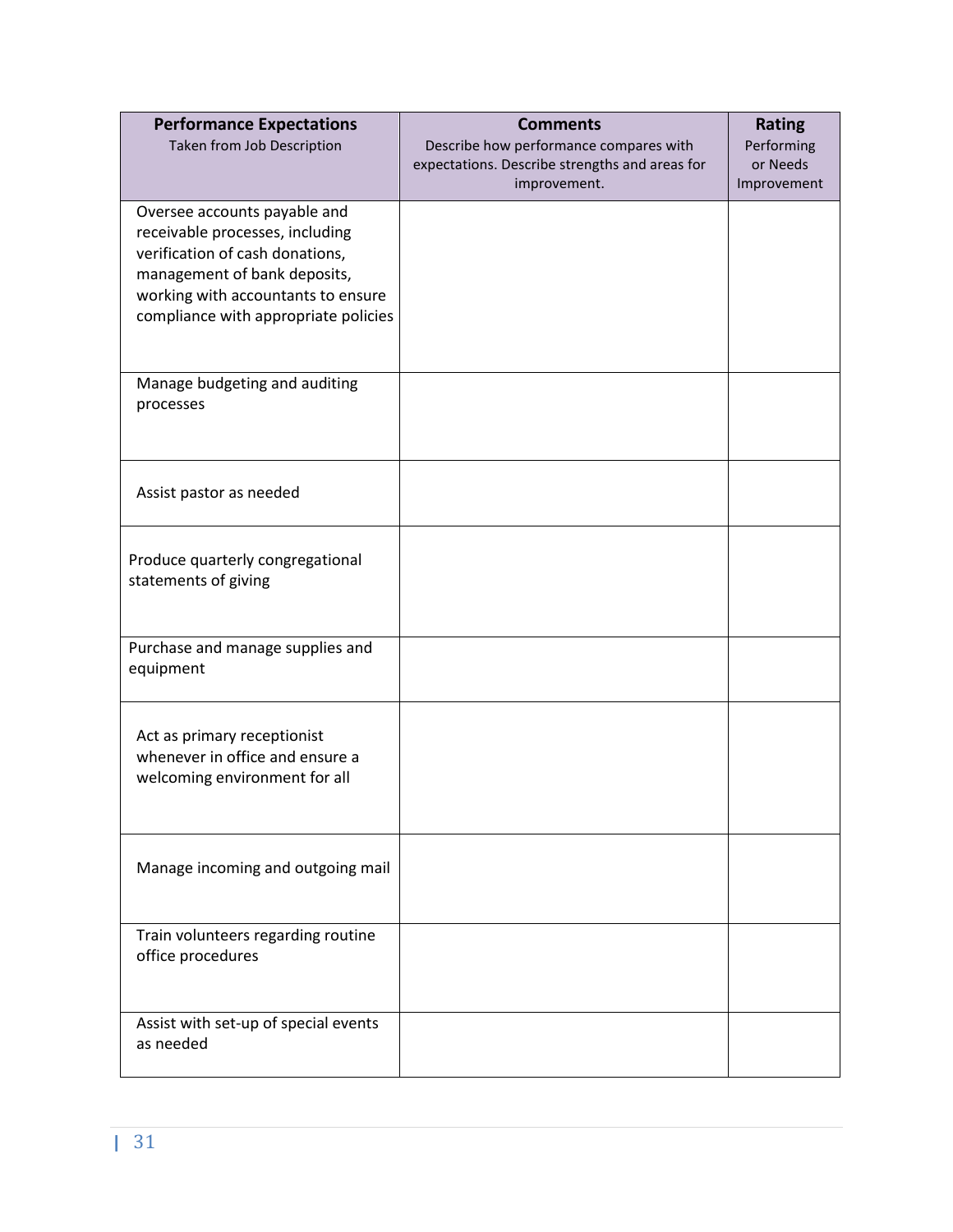| Assist with meetings of boards and<br>committees as needed |  |
|------------------------------------------------------------|--|
| Produce minutes for annual meeting                         |  |
| Manage relationships with vendors                          |  |
| <b>Maintain files</b>                                      |  |
| Provide technical support as needed<br>for staff           |  |

| <b>Core Competencies</b><br>Taken from Job Description                                                                                                                                                                                                    | <b>Comments</b><br>Describe how performance compares with<br>expectations. Describe strengths and areas for<br>improvement. | <b>Rating</b><br>Performing<br>or Needs<br>Improvement |
|-----------------------------------------------------------------------------------------------------------------------------------------------------------------------------------------------------------------------------------------------------------|-----------------------------------------------------------------------------------------------------------------------------|--------------------------------------------------------|
| <b>Interpersonal Skills:</b><br>Establishes good working<br>relationships with all those<br>who are relevant to the<br>completion of the work; uses<br>diplomacy and tact; is<br>approachable; considers the<br>impact of his or her actions on<br>others |                                                                                                                             |                                                        |
| <b>Mission Ownership:</b><br>Demonstrates understanding<br>and full support of the<br>mission, vision, and values of<br>the organization                                                                                                                  |                                                                                                                             |                                                        |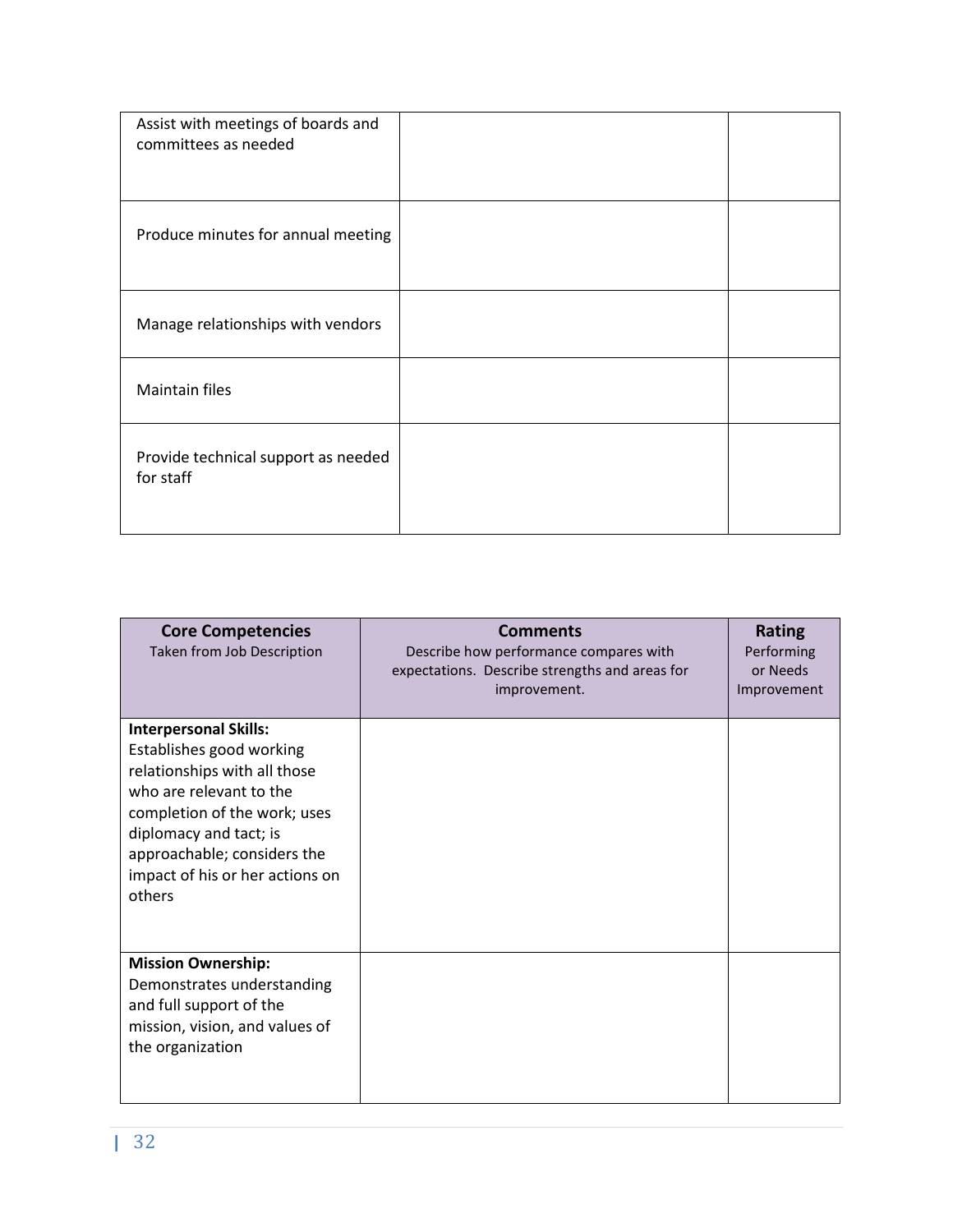| <b>Technical Expertise: Acquires</b><br>and demonstrates the<br>technical skills required to<br>proficiently complete the                                                                              |  |
|--------------------------------------------------------------------------------------------------------------------------------------------------------------------------------------------------------|--|
| essential functions of the job;<br>seeks to develop skills which<br>are lacking                                                                                                                        |  |
| Time Management: Is able to<br>focus time on tasks that<br>contribute to organizational<br>goals; uses time effectively<br>and efficiently; can<br>appropriately balance<br>priorities                 |  |
| <b>Attention to Detail:</b><br>Consistently attends to the<br>many small pieces that must<br>be assembled into an<br>organized whole; follows up<br>on missing items; resolves<br>unanswered questions |  |
| Integrity and Trust: Is seen as<br>trustworthy by others;<br>responds to situations with<br>consistency and reliability                                                                                |  |
| People/Volunteer<br>Management: Provides<br>direction; achieves results<br>through the efficient<br>deployment of volunteers;<br>engages people in their areas<br>of giftedness and passion            |  |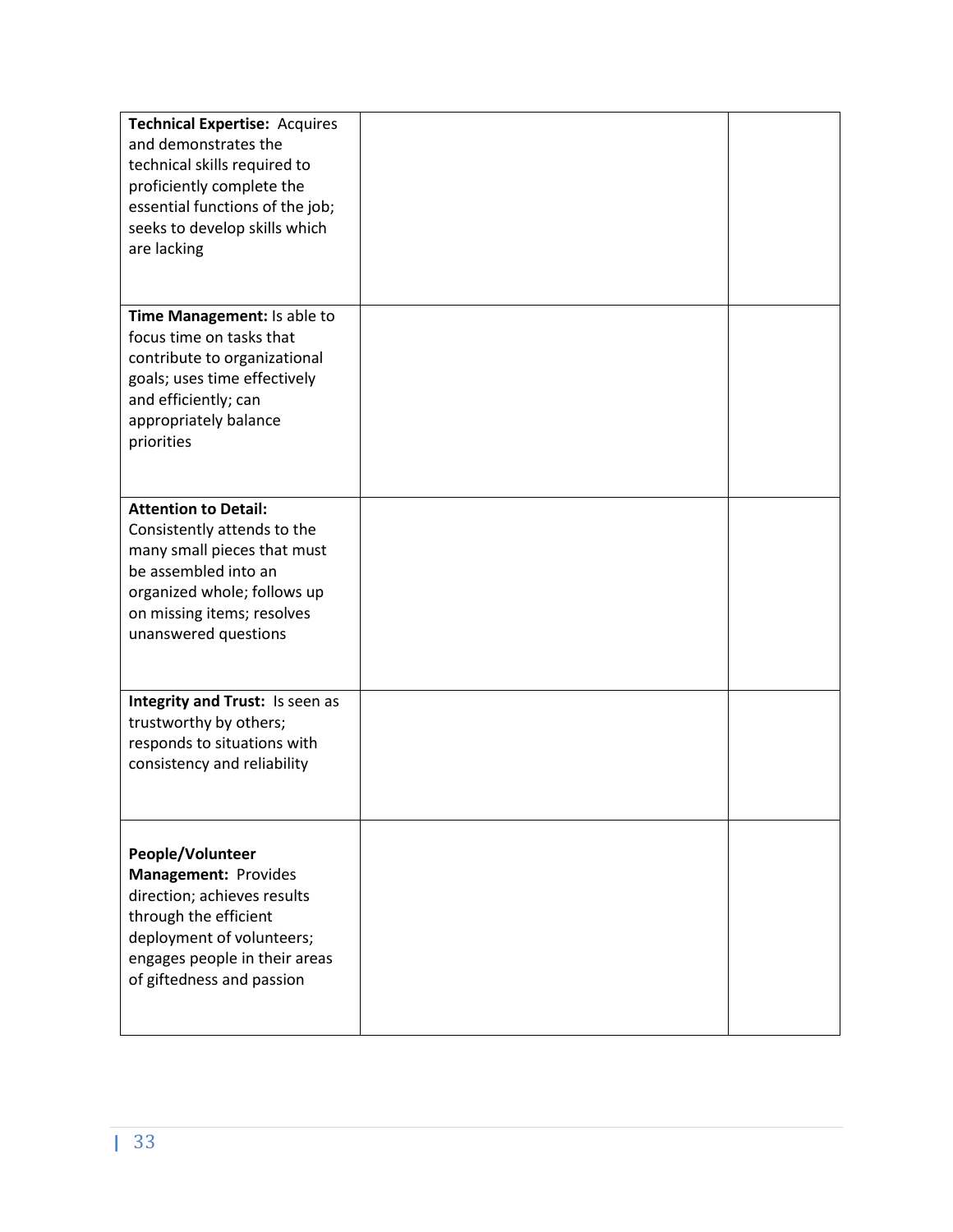**Goals for the next review period.** (Goals should be stated in a way that relates them to the Strategic Plan and should focus on new ways in which this position can contribute to achieving the plan.)

A. Identify and implement a new telephone system

B. Continue to provide assistance in analyzing giving data

C.

D.

#### **Changes to job description.**

A.

B.

#### \***CONSIDER**

Care must be taken to be sensitive to how job descriptions form a picture of the potential employee and narrow the accessibility of the job search. Pay attention to ways discrimination can sneak in—is disability restrictive? Or does accommodation make it moot? How are caretaking skills described? Ask for help in assessing these things with different audiences and people sensitive to the concern.

Some of these assessments may be cultural and center on dominant culture related to understandings of time, effectiveness, and efficiency. When employees and organization differ in their cultural frames, conflict arises and often the disadvantaged party is the employee. Be watchful for a narrowing of the expressions that get the label "good." What does diplomacy and tact look like in different cultural expressions? Who is assessing what approachable means?

In addition, who is seen as trustworthy has a lot of culture in it. Implicit bias and automatic associations inform this more than is often acknowledged. The group's makeup along difference informs this too—if the only person